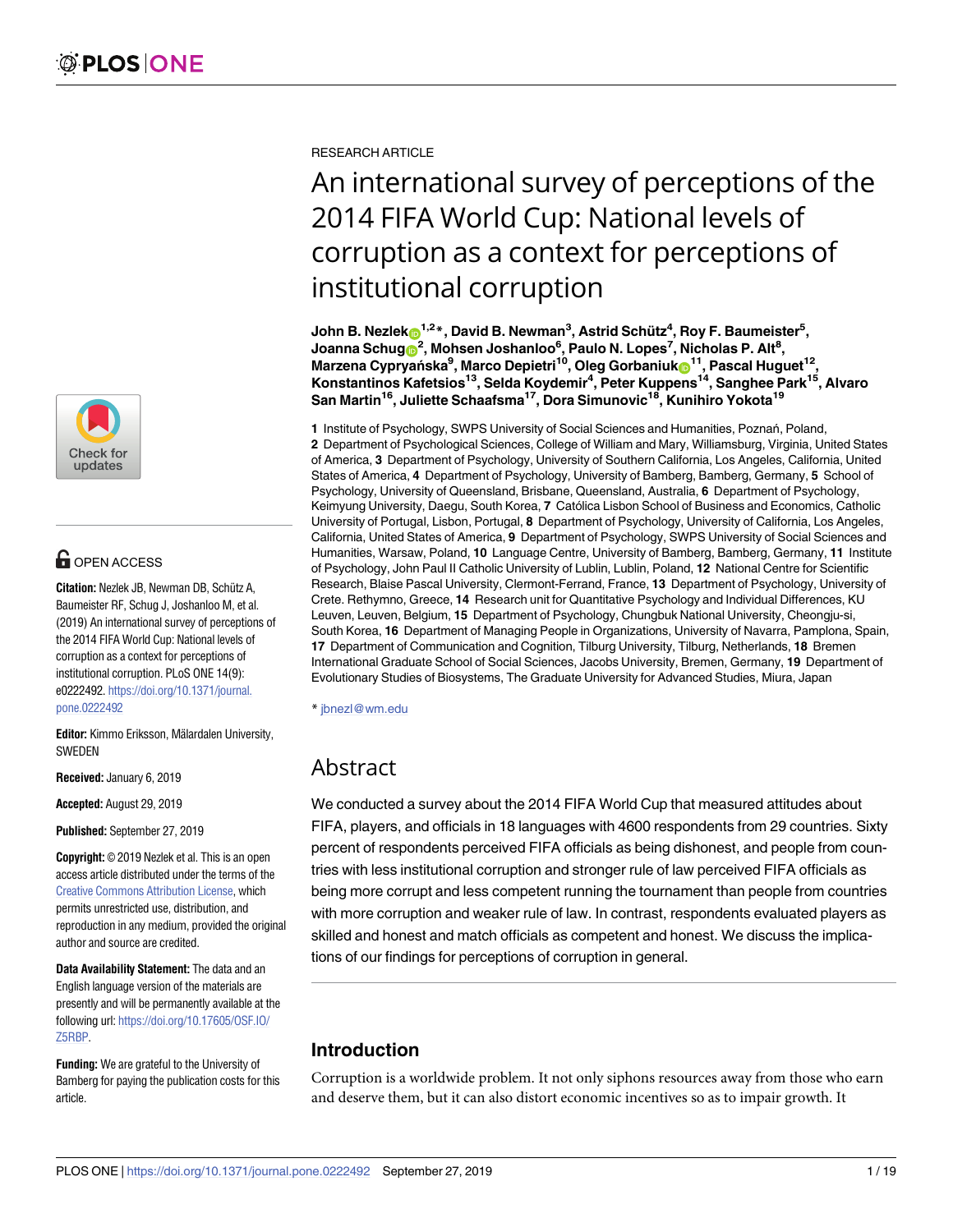<span id="page-1-0"></span>**Competing interests:** The authors have declared that no competing interests exist.

weakens public trust in institutions, thereby damaging the view that authority is exercised legitimately. Corruption can also damage the social fabric, so that instead of a productive, cooperative society, people live in cynical, fragmented, uncooperative collections of individuals. See Dimant and Tosato [[1](#page-17-0)] for a review of the causes and consequences of corruption.

Corruption has been studied primarily in terms of governmental corruption (e.g., World Bank, Kaufman, Kraay, & Mastruzzi, [[2\]](#page-17-0)), but other institutions can also be corrupt. Perceptions of corruption in government can be confounded with patriotism and political partisanship, so it can be instructive to examine perceived corruption in a non-governmental organization. The present investigation studied people's perceptions of corruption in FIFA (the Fédération Internationale de Football Association). FIFA is a huge international organization that oversees one of the world's most celebrated and widely followed sports events, the World Cup tournament of football. Football is referred to as soccer in some places, but given that football is the term used by most people internationally and is the term that is part of FIFA, we will refer to the sport as football. National teams from the 208 member countries of FIFA compete for two years, after which the 32 teams with the best records meet for a tournament to determine the world champion. The worldwide interest in this tournament made it possible to compare perceptions across many different countries.

We surveyed citizens in multiple countries about their perceptions of corruption in connection with the 2014 World Cup, including how they perceived the players, the referees, and FIFA itself. Of particular interest was the question of how general (governmental) corruption in a country was related to how the residents of that country perceived corruption in football. Opposing hypotheses, corresponding roughly to assimilation and contrast, were entertained. We should note that the present study concerns perceptions of the men's World Cup. FIFA also organizes a World Cup for women, but to our knowledge, there have not been allegations of corruption in FIFA concerning the women's World Cup.

#### **Is football corrupt?**

The question of corruption in FIFA may strike informed readers as quaint, given that the last few years have seen highly publicized trials and dismissals of top officials; however, the present survey preceded much of this negative publicity. Specifically, the data were collected in 2014, during and shortly after the tournament's final rounds. The tournament was conducted in Brazil, whose government corruption scandals have also been prominent in the news—but again this was just starting in 2014.

Still, the international football news had already contained some signs that FIFA had a corruption problem. A decade earlier, Sugden and Tomlinson [[3](#page-17-0)] wrote a widely acclaimed exposé, "Badfellas" that described systematic corruption in world football, with a focus on FIFA. The book was so critical of FIFA that FIFA tried to ban its publication [[4](#page-17-0)].

To be sure, worse was to come, and it became reasonable to assume that FIFA was indeed corrupt. In 2014 a special investigator, Michael Garcia, a former US federal prosecutor, was appointed to investigate the awarding of the 2018 and 2022 World Cups to Russia and Qatar. Garcia resigned after FIFA decided not to release the report [[5](#page-17-0)]. Moreover, numerous FIFA officials have been charged by the US and Swiss governments with corruption [\[6\]](#page-17-0). Following the 2014 Cup (the focus of this study) Sugden and Tomlinson [[4](#page-17-0)] updated their 2003 book to include a discussion of the removal of Sepp Blatter, the president of FIFA, on suspicion of corruption.

Moreover, charges of corruption have not been limited to the international governing body (FIFA). For example, what is often called the Simmons Report [\[7\]](#page-17-0) concluded explicitly and directly that both Jack Warner (a former president of the Confederation of North, Central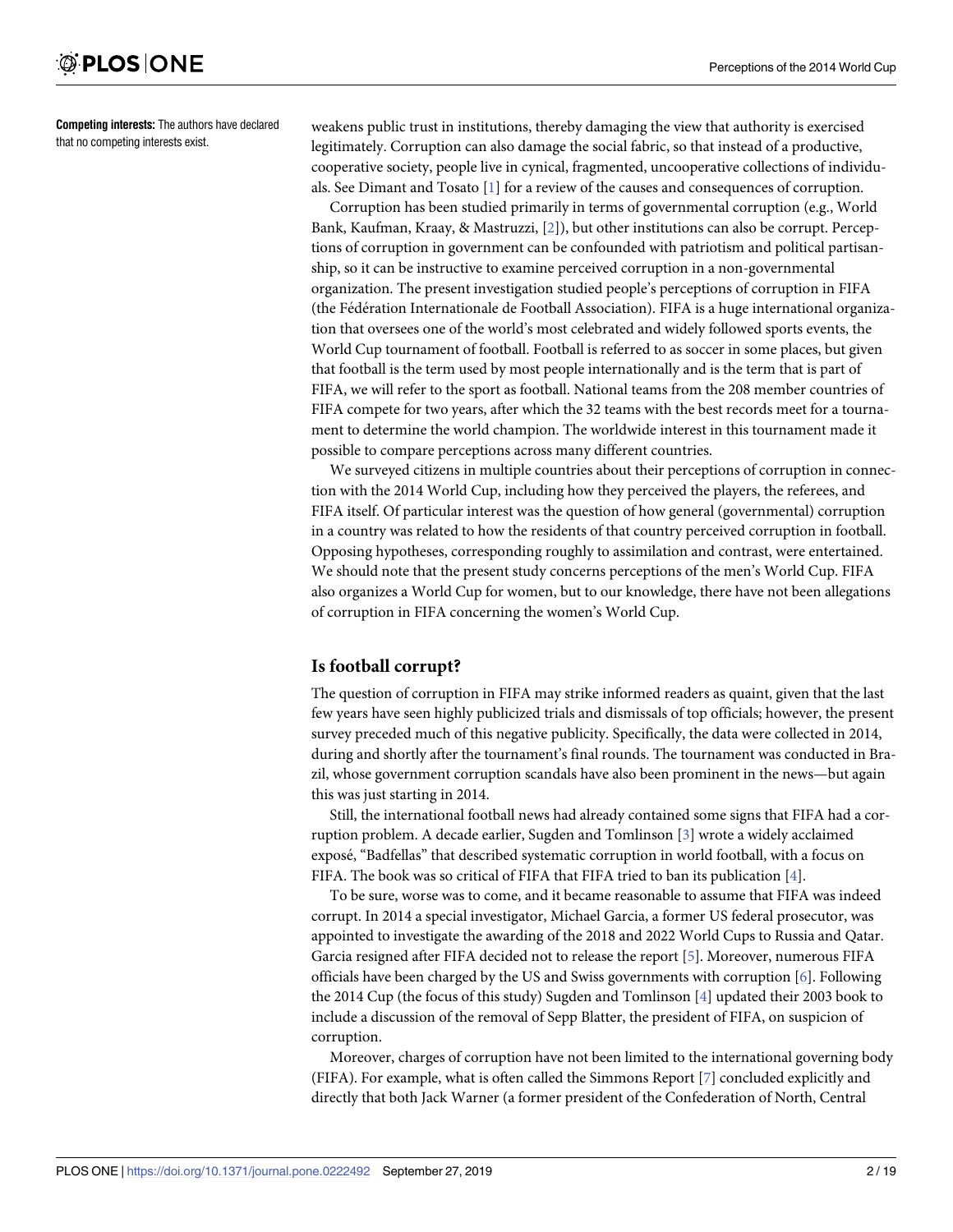<span id="page-2-0"></span>American and Caribbean Association) and Chuck Blazer (a former General Secretary of CON-CACAF) had committed "fraud against CONCACAF" (p. vii). Blazer died in July of 2017 after cooperating with the US FBI, and Warner is currently (January, 2019) fighting extradition to the US to stand trial on corruption charges [[8](#page-17-0)].

A particular issue is whether perceptions of corruption would include players and referees. Referees are expected to be impartial, but in many sports the fairness and impartiality of officials have been questioned. In a classic study of motivated social perception, Hastorf and Cantril [\[9](#page-17-0)], students counted rule infractions in a taped (American) college football game, and these tallies were systematically biased in favor of their own college's team. Given such biases among fans, even a perfectly fair and impartial official can be suspected of bias by some viewers.

As to the players themselves, there are occasional accusations of players being paid to lose games, though whether that occurs at the high level of competition that exists in the World Cup is not clear. Still, some unfair play has been subject to commentary, most notably when players react to minor physical contact by falling down dramatically (often informally called "flopping" of "diving") in the hope that the official will charge the other team with a penalty. Based on Hastorf and Cantril [[9\]](#page-17-0), it seemed reasonable to predict that participants would rate corruption higher on their most disliked team than on their favorite team and would suspect referees of being biased against their favorite team.

## **Competing hypotheses**

Our primary focus was on how perceptions of corruption in football would be related to corruption closer to home. Such relationships can be understood in terms of comparisons between perceptions of corruption in football, defined as a target in research on comparisons processes, and the corruption in one's home country, defined as a standard in research on comparison processes. Broadly speaking, comparisons between a target and a standard can reflect either assimilation or contrast effects. Assimilation or "carry-over" effects tend to occur when accessible information is used to form a mental representation of a target of judgment, whereas contrast or "backfire" effects occur when accessible information is used to form a mental representation of the standard against which the target is being compared [\[10\]](#page-17-0). In terms of comparisons per se, assimilation results in perceiving the target and the standard to be similar, whereas contrast results in perceiving the target and the standard to be different.

In general terms, judgment may be influenced by both chronically and temporarily accessible information  $[11, 12]$  $[11, 12]$  $[11, 12]$ , and such information can have assimilation or contrast effects, depending on the context [\[10\]](#page-17-0). For example, people's mood (a type of temporarily accessible information) can influence people's judgments about their satisfaction with life [\[13\]](#page-17-0), e.g., the more positive a person's immediate mood is the more positively they view their life overall. This is an assimilation effect. On the other hand, if a standard becomes more salient, a contrast effect occurs and targets and standards are seen to differ [[14](#page-17-0)]. For example, watching attractive actors in a movie can lower the perceived attraction of one's romantic partner [\[15\]](#page-18-0). In this example, the standard (actors in a movie) are salient, and this leads people to see their partners (the targets) as dissimilar (less attractive).

In the present study, it was possible to predict either a positive or negative relationship between a country's level of corruption and perceptions of corruption in FIFA. Importantly, we did not rely on citizens' own ratings of corruption in their country, partly because we were concerned that answering questions about corruption in FIFA might alter ratings of corruption of one's own country, or vice versa. That is, we were concerned about any effects of temporarily accessible information. Hence we relied on independent ratings of country-by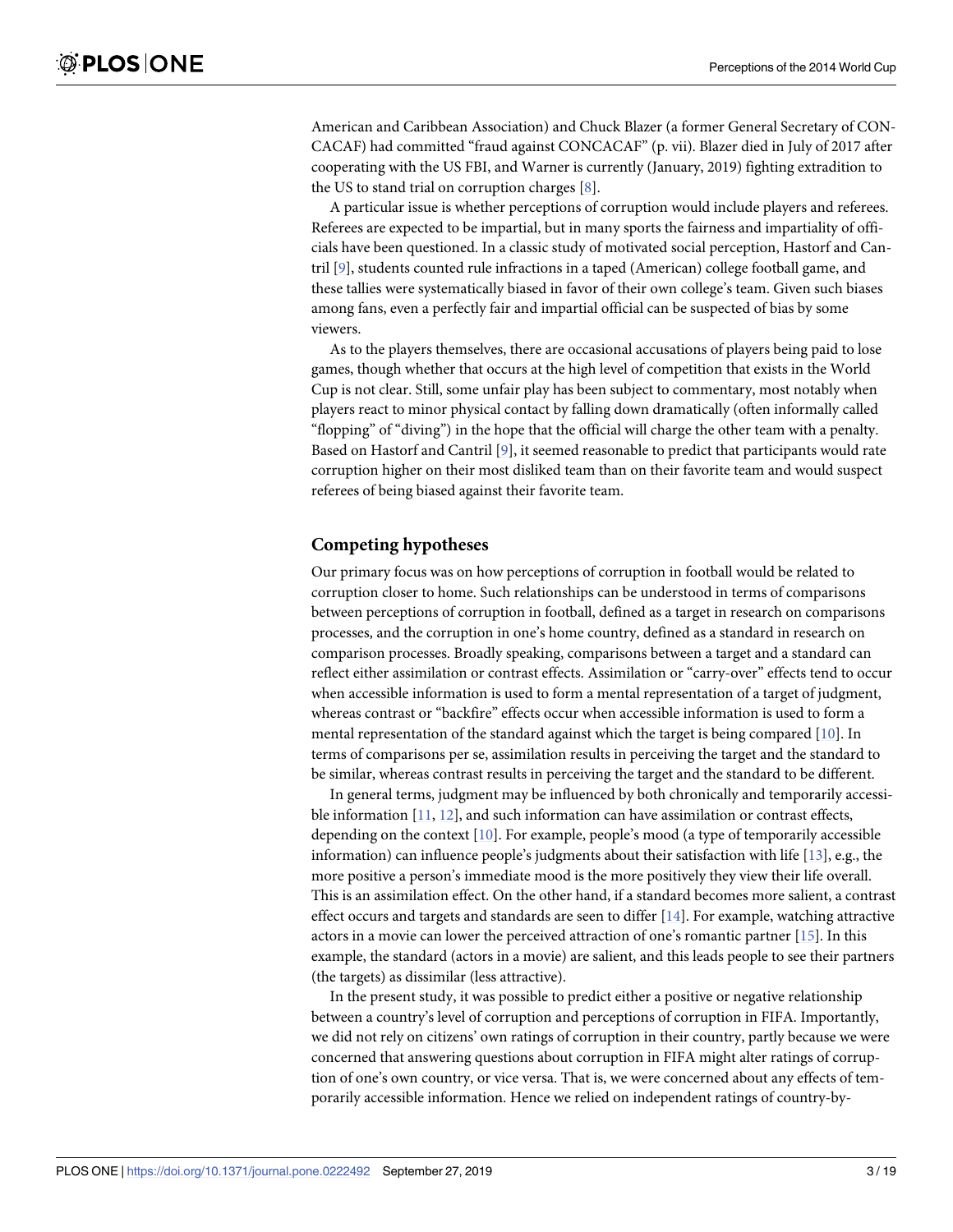country corruption, which are regularly supplied and updated by the World Bank [\[2\]](#page-17-0). Thus, our study examined relationships between societal corruption, as assessed by the World Bank, and subjective perceptions of corruption in football, as rated by our participants.

The assimilation hypothesis is that citizens in highly corrupt countries would be most likely to perceive and condemn FIFA as corrupt. Multiple cognitive processes could contribute to this effect. People who live in corrupt countries are presumably familiar with corruption and can recognize its telltale signs more readily than those who do not encounter corruption very much. They may expect and assume that corruption is widespread and perhaps that it may be a simple fact of life. In this case, frequent exposure to corruption becomes chronically accessible, and this information could be used when evaluating the target, namely FIFA.

A contrast effect leads to the opposite relationship. People who live in corrupt societies may gradually cease to notice it or become desensitized to it, whereas in non-corrupt countries, people may expect fairness and transparency, and so indications of corruption will stand out as serious violations of expectancies. This information would be used to form the standard, to which the target would be compared.

Anecdotally, one of us has heard several highly educated friends firmly assert that today's United States is a highly corrupt society—yet when asked whether they themselves had ever paid a bribe, they each said no. The World Bank rates the United States low in corruption, so these perceptions of corruption suggest a contrast effect. Then again, people who have never paid bribes may be less prone to notice signs of corruption (including subtle requests for bribes) than others.

Thus, it was possible to predict either a positive or negative relationship between a country's level of corruption and how much its football fans perceive corruption in FIFA. Hypotheses about perceived corruption in referees and players were more tentative. The assimilation hypothesis assumes that corruption is widespread, and so it might well extend to seeing referees and players as corrupt—though news reports had not begun to implicate referees or players, unlike FIFA itself. The lack of such reports would especially undermine the contrast process, which relies on some evidence of corruption to stimulate the outraged reaction. Last, bias in perception (as shown by Hastorf and Cantril [[9\]](#page-17-0)) would incline people to rate their most disliked team as more corrupt than their favorite team.

## **The present study**

Given the international nature of the World Cup, we aimed to obtain an international sample. We collected data anonymously via a website that was available in 18 languages. The survey was brief and took less than 5 minutes to complete, something we believed enhanced cooperation. Participants answered background questions about themselves, (demographic questions and satisfaction with life) and questions about the World Cup (the players, officials, the teams, and FIFA). These data provided a basis to examine relationships between perceptions of the World Cup and a country level measure of corruption that we created using widely accepted indices made available by the World Bank.

We asked questions about the players, officials, and teams to control for the possibility that perceptions of corruption in FIFA reflected some type of broader negative evaluation of football or dissatisfaction with life in general. Although our primary focus was on perceptions of corruption in FIFA, these additional measures allowed us to determine if relationships between country-level corruption and perceptions of corruption in FIFA would vary after controlling for perceptions of different aspects of football. If the relationship between countrylevel corruption and perceptions of corruption in FIFA did not change after controlling for these other measures this would suggest that perceptions of corruption in FIFA reflected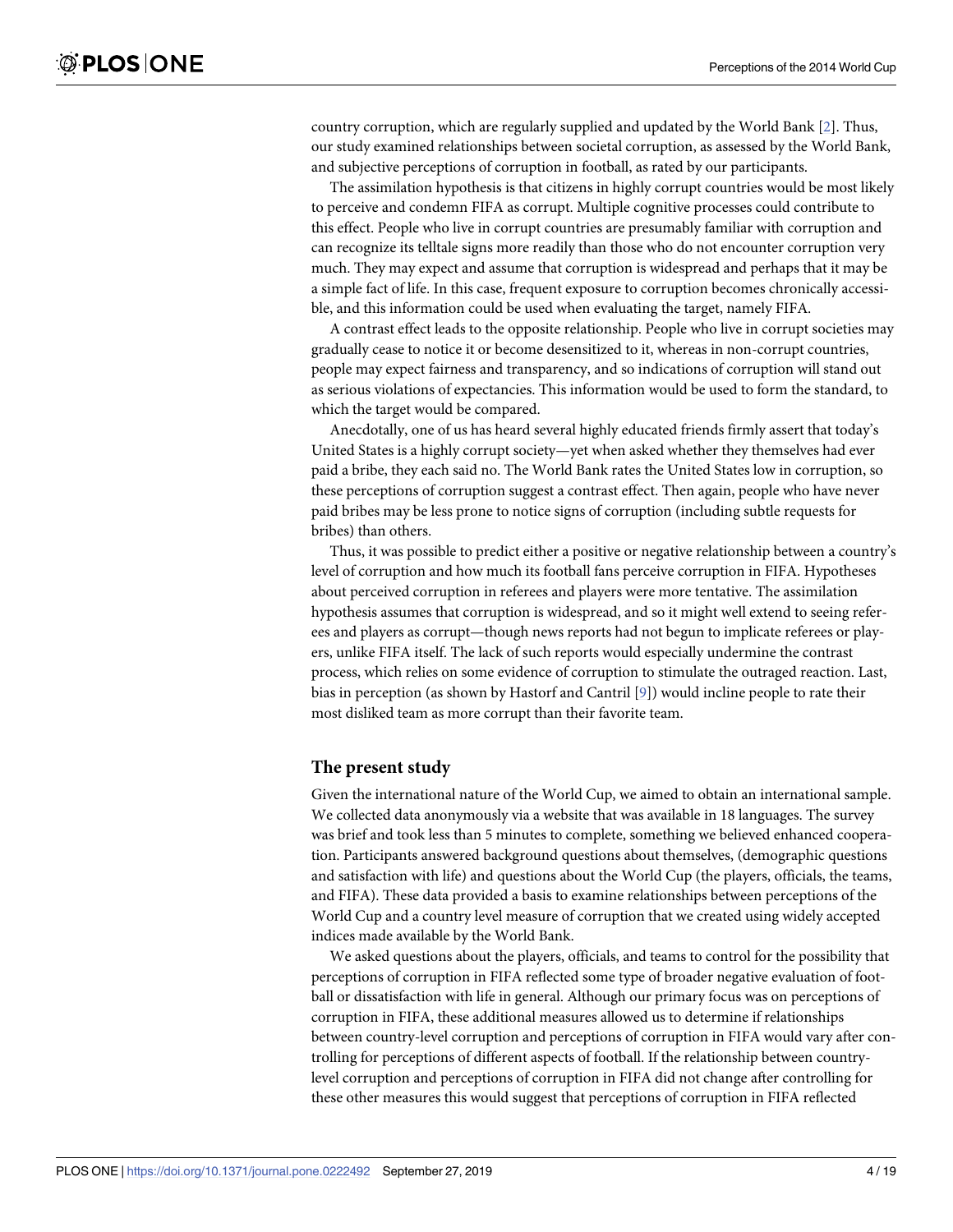<span id="page-4-0"></span>evaluations of FIFA per se and not a more generalized perception of corruption or more generalized positive or negative evaluations. This can be thought of as examining the divergent validity of our measure of perceived corruption in FIFA.

# **Method**

#### **Respondents and sampling procedure**

Our goal was to obtain as broad a sample as possible from as many countries as possible. Respondents were made aware of the study in various ways such as newspaper articles, press releases, postings on blogs related to football, requests to football associations, and so forth. We focused on countries that had a team in the Cup, but we did not limit respondents to those countries. We relied in part on a "snowball" approach wherein those who took the survey would recommend or encourage others to do the same. The difficulties we had in obtaining respondents and the limitations imposed by our sample are discussed later.

The finals of the 2014 FIFA World Cup began on 12 June 2014 and ended on 13 July 2014. The group stages ended on 26 June, and the knock-out rounds began on 28 June. The survey was first posted on 10 July (just before the semi-finals), and we stopped collecting data on 11 August, although it should be noted that 92% of our final sample had responded by 20 July. Setting the beginning and end dates of the data collection window reflected two considerations. First, we wanted the bulk of the tournament to have been completed to maximize the information on which respondents could base their responses. Second, we wanted to collect data before the tournament had ended and while it was still in the public conversation (media attention, etc.), assuming that this would result in a larger number of respondents. In terms of the end date, we felt that a few weeks was the maximum time that people's memories would remain reasonably fresh. Moreover, there were few new responses each day after 1 August.

The study protocol was approved by the College of William Mary Committee for the Protection of Human Subjects, protocol: PHSC-2014-07-03-9689-jbnezl. Participants provided written consent by indicating this on the first page of the survey.

#### **Survey instrument**

The survey instrument was developed by the research team with specific attention to wording items in ways that would provide the easiest translations from English (the base language) to other languages. The construction of the items and responses was also guided by the recommendations offered by Gehlbach and Brinkworth [[16](#page-18-0)]. The resulting English base version was translated and back-translated by individuals who were fluent in English and another language. Participants were able to complete the survey in one of the following languages: English, Portuguese (Brazilian), Dutch, French, German, Greek, Italian, Korean, Persian, Polish, Portuguese (Portugal), Russian, Spanish, Turkish, Ukrainian, Japanese, Croatian, and Czech.

People provided their responses via a secure website with a greeting and introduction in their language of choice. The survey had six parts: background questions about the respondent and measures of respondents' perceptions of the players, the officials, of their favorite and least favorite teams, and of FIFA. A copy of the English base version of the survey is available as part of the Supplemental Materials ([https://osf.io/z5rbp/?view\\_only=](https://osf.io/z5rbp/?view_only=2b25601521fd45db865964c45af86553)

[2b25601521fd45db865964c45af86553](https://osf.io/z5rbp/?view_only=2b25601521fd45db865964c45af86553)), and the items that are discussed in this paper are provided below. Unless indicated otherwise, all responses were made on 5-point scales in which 5 represented more, greater, stronger, and so forth, and 1 represented less, fewer, or weaker. Given the lack of research about this topic, although questions were organized in terms of topics, we did not treat questions about the same topic as measured variables of latent constructs. Our analyses and consequent discussion focuses on individual measures.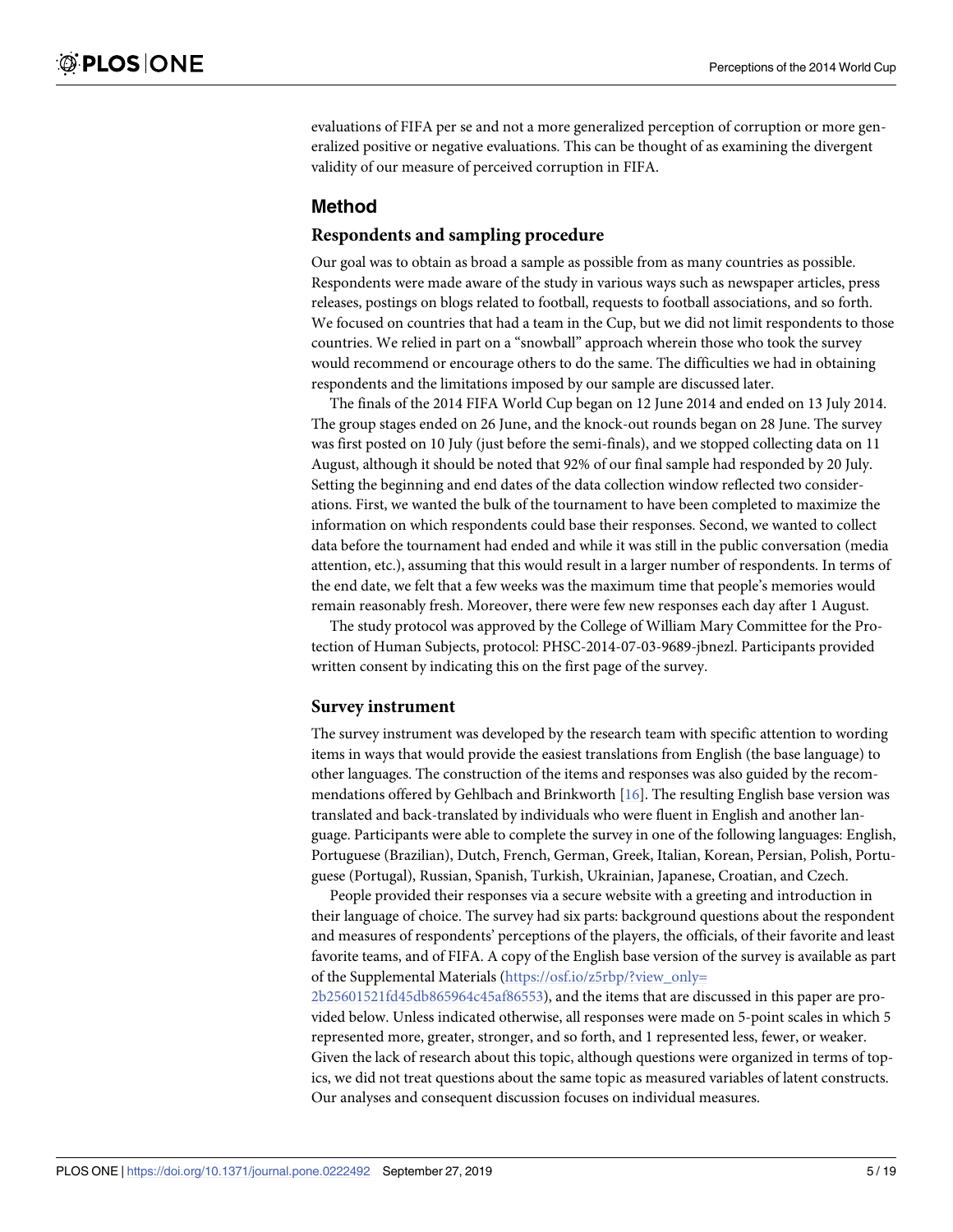We should note that given the lack of quantitative research on perceptions of corruption in sport we included measures of numerous constructs that might call into question the validity of our analyses about relationships between perceptions of corruption in FIFA and country-level corruption. We could not be certain what types of perceptions would be related to perceptions of corruption in FIFA in ways that would undermine the strength of the inference of the analyses regarding our primary hypothesis of interest. For example, would people's evaluations of the players or the officials be related to perceptions of FIFA, and if so, what aspects of these evaluations would be related, competence, motivation, or honesty? Although we had no compelling reasons to expect that controlling for individual differences in these measures would compromise our results, we included them to address such possibilities.

These additional measures also addressed issues of divergent validity. For example, if the relationship between country-level corruption and perceptions of corruption in FIFA did not change after controlling for individual differences in perceptions of corruption among referees, this would suggest that perceptions of corruption among FIFA is a construct that is distinct from perceptions of corruption among referees. The data we collected also allowed us to address the issue that perceptions of corruption in FIFA would primarily reflect a sort of global good-bad judgment rather than a judgment about FIFA per se. We included good-bad evaluations of various components of the Cup to do this.

Respondents began by answering two background questions: How interested were you in the World Cup, and overall, how satisfied are you with your life in general. We asked the question about interest in the Cup to examine how engaged participants were with the Cup (did they care about the competition) and to control for the possibility that perceptions of corruption of FIFA reflected how much people cared about the Cup, e.g., "I don't care about the Cup, so why think about corruption in FIFA?" The question about life satisfaction was included to control for the possibility that evaluations of FIFA reflected how satisfied participants were with their lives (i.e., evaluations of their lives) rather than evaluations of FIFA per se.

They then answered three questions about the players, each of which started with the stem "Thinking of all the players on all the teams . . ." The questions asked: how much do you think the players cared about winning, how skilled do you think the players were, and how much of a problem do you think "flopping," "diving," and other ways of feigning a foul were. These questions were included to examine the possibility that participants' evaluations of FIFA reflected their overall evaluations of the players. These questions concerned players' motivation, their skills, and one of the most obvious indicators of players' bending (if not breaking) the rules of the game.

Respondents also answered a series of questions about their most favorite and about their least favorite team. For present purposes, we analyzed two of these questions: "Do you think any of the players on this team were corrupt?" and "In general, how neutral do you think the officials were in the matches involving this team?" Responses to the second question were made on a 5-point scale with endpoints labelled  $1 =$  were strongly against this team  $5 =$  were strongly in favor of this team, and a midpoint labelled  $3$  = were neutral. These items were included to examine the possibility that perceptions of corruption in FIFA were colored by respondents' perceptions of corruption among players in two salient teams (favored and least favored) or perceptions of possible corruption among officials who refereed matches involving these teams.

Then there were five questions about the referees: Overall, please rate the quality of the referees, How accurate were the referees in terms of calling offsides, In general, what do you think of how the referees called fouls, In general, how well do you think the referees noticed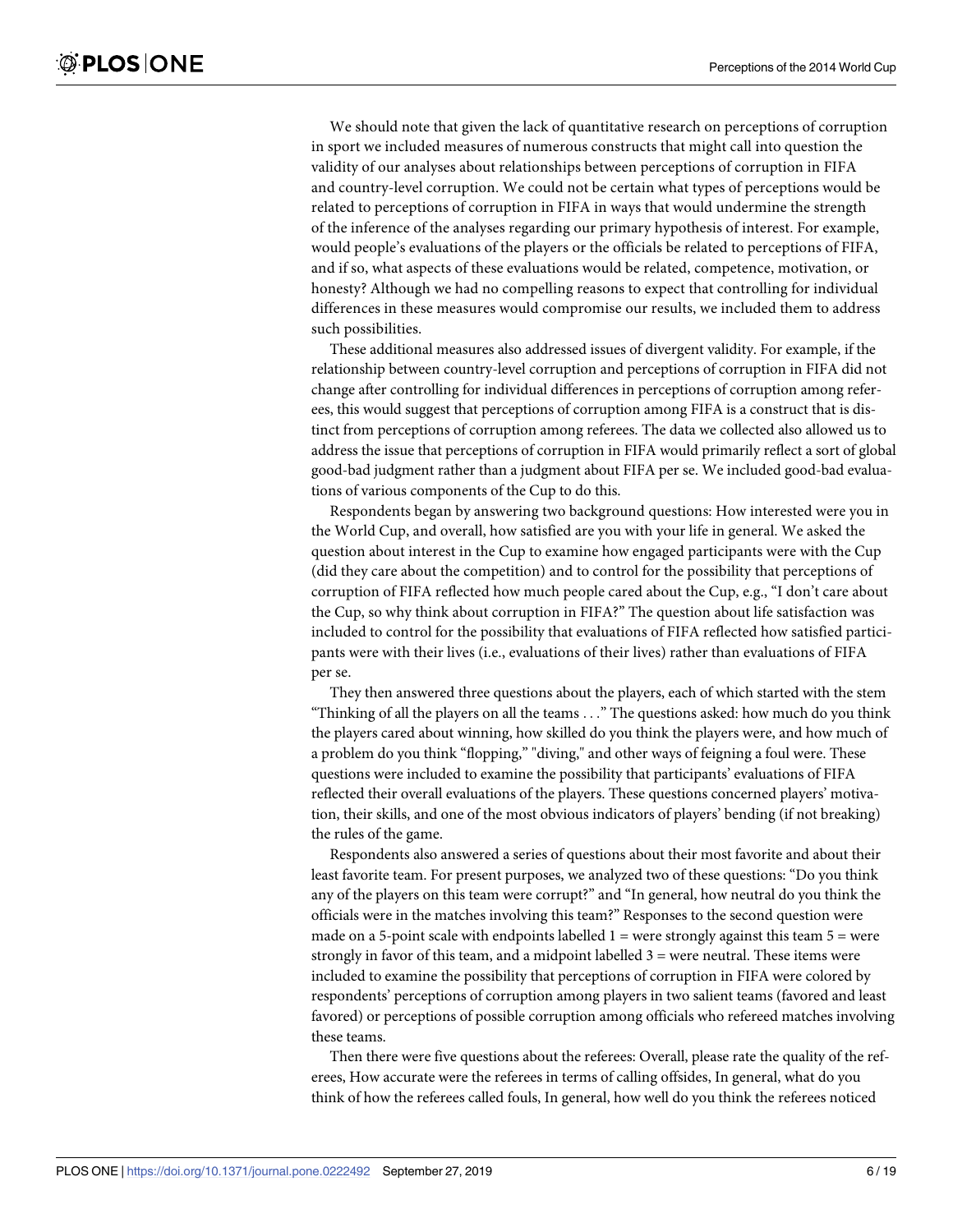<span id="page-6-0"></span>"flopping," "diving" and other ways of feigning a foul, Do you think any referees were corrupt, e.g., accepted money to favor one team or another. For the third question about fouls, the midpoint was labelled "just right."

Similar to the rationale for including questions about the players, these questions were included to control for the possibility that perceptions of FIFA reflect or result from perceptions of the quality of the referees. Referees are the immediate manifestation of the authorities that run a tournament, and participants' beliefs about FIFA may reflect their perceptions of the quality of the referees. We asked specific questions about offsides and feigning fouls because these can be prominent calls in matches particularly when they involve the negation of a goal (in the case of offsides) or the awarding of a penalty kick (in the case of a foul).

Respondents answered two questions about FIFA: Do you think FIFA does a good job or not organizing the World Cup, deciding about the location, hiring officials, and so forth, and Do you think that the leaders of FIFA are honest or corrupt. For the second FIFA question, the scale points were labelled  $1 =$  generally honest,  $3 =$  neither honest nor corrupt, and  $5 =$  generally corrupt.

#### **Measures of corruption**

The primary focus of the present study was examining relationships between individuals' perceptions of corruption and societal measures of corruption and the legitimacy of government. We used a measure of corruption from a source other than respondents because we were concerned about the possibility that answering questions about corruption in FIFA might influence perceptions of corruption per se (and the reverse). Moreover, measures of corruption from a source other than the respondents eliminated the possibility that relationships between corruption and other measures could be due to unmeasured individual differences that were related to both corruption and our other measures.

We created a country-level measure of corruption and the legitimacy of government using a series of measures organized by the World Bank [\[2\]](#page-17-0). Collectively, these measures are usually referred to as the Worldwide Governance Indicators (WGI). The WGI consists of six indicators: Voice and Accountability, Political Stability and Lack of Violence, Government Effectiveness, Regulatory Quality, Rule of Law, and Control of Corruption. Following inspection of the data that were used to create these indices, the composite measure we created did not include Voice and Accountability because we did not think the content of the measure was sufficiently relevant to corruption to merit inclusion in our study. The definitions of the measures that were included are below. Each describes the state of affairs in a country in 2013. See Treisman [\[17\]](#page-18-0) for a discussion of measuring societal level corruption.

The World Bank created a standard score for each measure based on a sample of 215 countries. The individual measures represent combinations of various sources. As described by the World Bank: "These aggregate indicators combine the views of a large number of enterprise, citizen and expert survey respondents in industrial and developing countries. They are based on over 30 individual data sources produced by a variety of survey institutes, think tanks, nongovernmental organizations, international organizations, and private sector firms." [http://info.](http://info.worldbank.org/governance/wgi/index.aspx#home) [worldbank.org/governance/wgi/index.aspx#home.](http://info.worldbank.org/governance/wgi/index.aspx#home)

**Political stability and absence of violence/terrorism.** Reflects perceptions of the likelihood that the government will be destabilized or overthrown by unconstitutional or violent means, including politically-motivated violence and terrorism.

**Government effectiveness.** Reflects perceptions of the quality of public services, the quality of the civil service and the degree of its independence from political pressures, the quality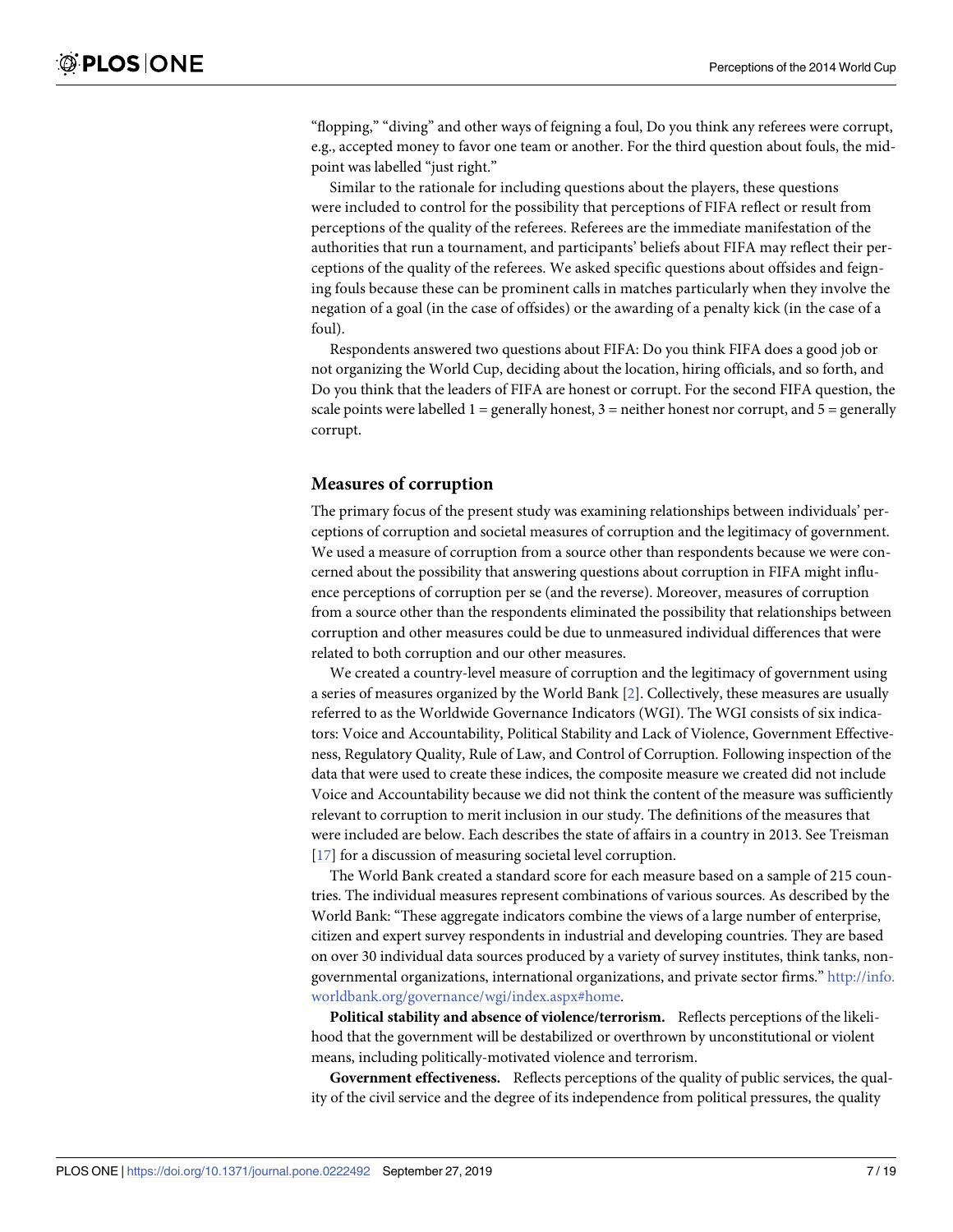<span id="page-7-0"></span>of policy formulation and implementation, and the credibility of the government's commitment to such policies.

**Regulatory quality.** Reflects perceptions of the ability of the government to formulate and implement sound policies and regulations that permit and promote private sector development.

**Rule of law.** Reflects perceptions of the extent to which agents have confidence in and abide by the rules of society, and in particular the quality of contract enforcement, property rights, the police, and the courts, as well as the likelihood of crime and violence.

**Control of corruption.** Reflects perceptions of the extent to which public power is exercised for private gain, including both petty and grand forms of corruption, as well as "capture" of the state by elites and private interests.

Although each of these measures assessed a different characteristic, we suspected that they were all measures of an underlying entity reflecting stable, reliable, and trustworthy governments and societies. This suspicion was confirmed by a Principal Components Analysis that found that all five measures loaded on a single factor (all loadings above .80). Also, treating all five items as a single scale produced a Cronbach's alpha of .96. In light of this, we calculated a measure that was the average of these five measures, which we refer to as WB13 (World Bank, 2013) in the analysis below. Note that for this measure higher scores indicate greater political stability, greater government effectiveness, better regulatory quality, stronger rule of law, and more control of corruption.

In terms of using this aggregate instead of the single *Control of Corruption* measure, we should note that corruption has numerous sources and is manifested in many ways [[1\]](#page-17-0). For example, the measure *Rule of Law* includes how well contracts are enforced. Shoddy contract performance is a characteristics of a corrupt society. In corrupt societies, the enforcement of contracts will vary as a function of how the contracted parties are viewed by the civil authorities, which is a prima facie form of corruption. In contrast, in non-corrupt societies contracts are enforced according to the rule of law. The other measures also contain aspects of corruption.

NB: Numerous measures of societal level corruption are available. One of the more popular measures is the Corruption Perceptions Index (CPI) developed and maintained by Transparency International [\[18](#page-18-0)]. The present measure WB13 was highly correlated with the CPI for 2013 (at least .95 depending on the exact sample), and as might be expected given this, the results of analyses using the CPI were very similar to the results we report below involving the WB13 measure. Nevertheless, on balance we thought the constructs on which the WB13 was based made it a better measure for our purposes.

#### **Sample characteristics**

A total of 5735 individuals from 81 countries logged onto the website and answered some of the questions. In terms of selecting countries to be included in the analyses, there were countries that could not be included because there were not enough respondents. We included only respondents who resided in countries for which there were 10 or more respondents. This left a total of 5422 respondents.

We realize that 10 is not a particularly stringent criterion for including a country, but we believed that it represented a good compromise among various considerations. Most important, we wanted to include as many countries as possible to maximize the power of our analyses and the representativeness of our sample. Moreover, the analyses we used took into account the number of observations in each country (part of a process known as "Bayes shrinkage"), so that countries with fewer observations influenced parameter estimates less than countries with more observations.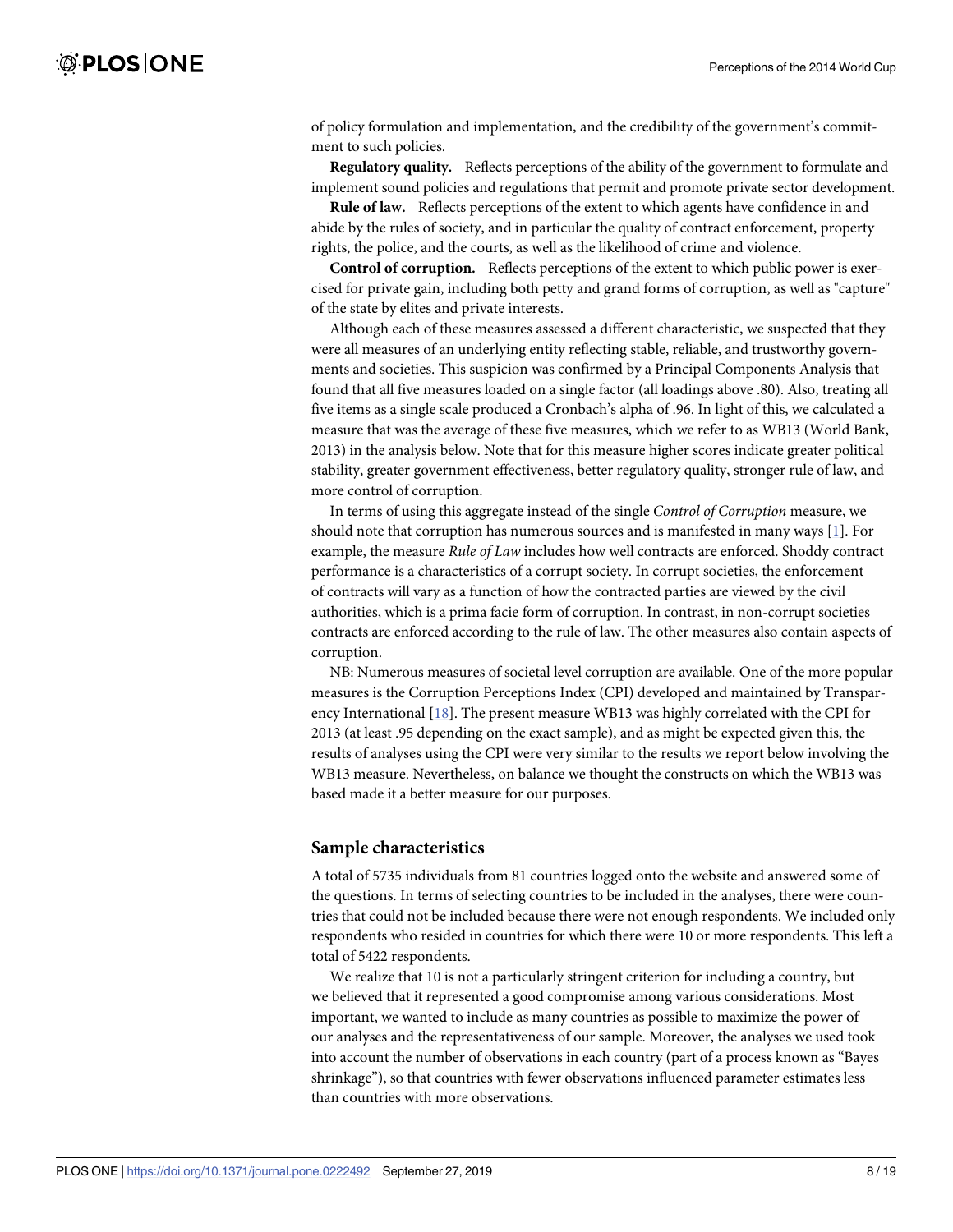<span id="page-8-0"></span>Noting this, although the units of analysis (countries) are weighted, the number of countries still matters, and this is particularly important in terms of the power of analyses that involve level 2 (country-level) measures. So, for hypotheses involving relationships between countrylevel measures of corruption and country-level means of perceptions of FIFA, the number of level 2 observations (country) is the most important determinant of power. If we had cut at 20 respondents per country, the number of countries in the analyses would have been 23.

We thought that cutting at 20 respondents per country eliminated too many countries in terms of the representativeness of the countries that would have been retained and in terms of statistical power. Including countries that had 10 or more respondents left 29 countries, a number close to 30, an often-cited minimum to provide adequate power to test fixed effects (e.g., Scherbaum [[19](#page-18-0)]). Although more countries would have provided more power, we thought that including countries that had 10 or more respondents was a reasonable balance between including as many countries as possible while reducing the influence of countries that did not have enough respondents to constitute a representative sample (admittedly, with representative defined generously). We should note that the results of analyses that retained countries that had 5 or more respondents ( $N = 37$ ) were functionally equivalent to the results presented in this paper. The number of respondents for each country for the final sample is presented in Table 1, and the raw country and respondent level data are available as part of the supplemental materials for which the link was provided previously.

| Angola               | 42   |
|----------------------|------|
| Argentina            | 30   |
| Austria              | 19   |
| Belgium              | 97   |
| <b>Brazil</b>        | 34   |
| Canada               | 24   |
| Switzerland          | 25   |
| Cyprus               | 45   |
| Germany              | 1254 |
| Spain                | 40   |
| France               | 93   |
| Great Britain        | 105  |
| Greece               | 239  |
| Croatia              | 22   |
| Iran                 | 184  |
| Italy                | 87   |
| Japan                | 100  |
| South Korea          | 155  |
| Luxemburg            | 10   |
| Mexico               | 44   |
| Mozambique           | 42   |
| Netherlands          | 325  |
| New Zealand          | 14   |
| Poland               | 437  |
| Portugal             | 369  |
| Russian Federation   | 12   |
| Turkey               | 379  |
| Ukraine              | 108  |
| <b>United States</b> | 1087 |

**Table 1. Respondents in final sample by country of residence.**

<https://doi.org/10.1371/journal.pone.0222492.t001>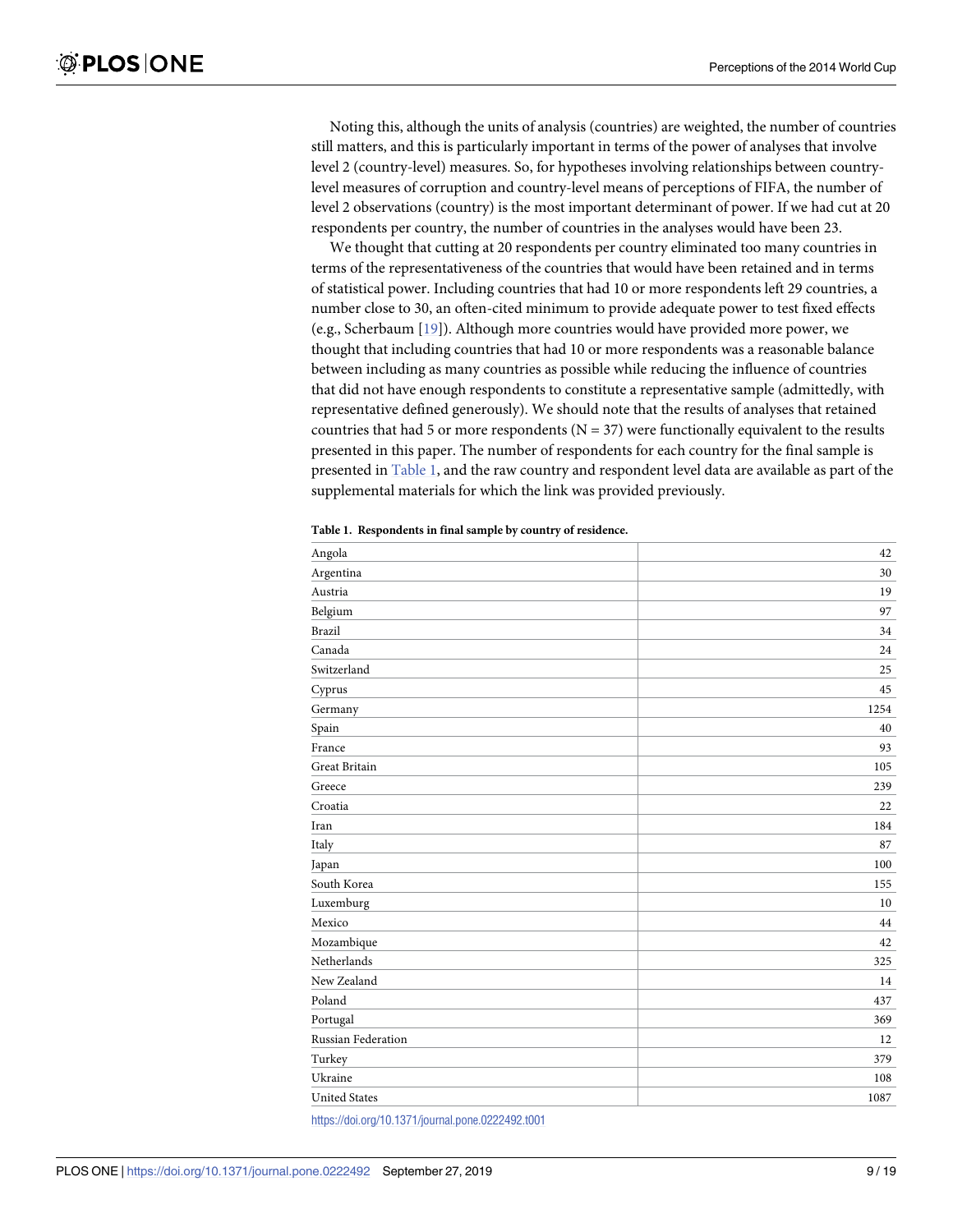| Item                        | Mean | Variance       |        | Respondents |
|-----------------------------|------|----------------|--------|-------------|
|                             |      | <b>Between</b> | Within |             |
| Players                     |      |                |        |             |
| Cared about winning         | 4.24 | .07            | .49    | 4604        |
| Skilled                     | 3.66 | .09            | .59    | 4584        |
| Problems w/ feigning fouls  | 3.21 | .11            | 1.03   | 4559        |
| Officials                   |      |                |        |             |
| Overall quality             | 2.86 | .09            | .69    | 4533        |
| Accurate calling offsides   | 3.37 | .05            | .73    | 4489        |
| Too few/too many fouls      | 2.71 | .05            | .76    | 4505        |
| Noticed feigning fouls      | 2.71 | .05            | .72    | 4495        |
| Were any corrupt            | 2.08 | .06            | .79    | 4498        |
| Favorite team               |      |                |        |             |
| Players corrupt             | 1.36 | .04            | .36    | 4098        |
| Officials neutral           | 2.87 | .02            | .23    | 4108        |
| Least favorite team         |      |                |        |             |
| Players corrupt             | 1.73 | .07            | .87    | 2861        |
| Officials neutral           | 3.36 | .07            | .43    | 2881        |
| FIFA                        |      |                |        |             |
| Good job organizing         | 2.58 | .06            | .97    | 4549        |
| Officials honest or corrupt | 3.72 | .16            | 1.11   | 4459        |

<span id="page-9-0"></span>**Table 2. Descriptive statistics for survey responses concerning players, officials, and FIFA.**

<https://doi.org/10.1371/journal.pone.0222492.t002>

Although the final sample was 5422, the functional sample was closer to 4638 because 784 participants answered only the questions about satisfaction with life and interest in the World Cup. The number of respondents who answered each question varied, and the number of valid responses for each question is included in the descriptive statistics presented in Table 2. Given the focus of this paper on corruption, for questions about the most and least favorite teams, we present statistics only for player corruption and the neutrality of referees.

Performing a multilevel analysis requires that one set of observations is nested within another. We could have nested individuals in countries in various ways (country of residence, country of citizenship, country of birth), but on balance we thought that country of residence was the most straightforward. Most important, we felt that the norms of one's country of residence would be the most salient set of norms for individuals. Second, for 81% of respondents, their country of residence was the same as their country of citizenship. Moreover, given that we did not know how long non-citizens had been residing out of their country of citizenship, we could not make some type of adjustment for this. Nevertheless, controlling for whether an individual was a citizen of the country in which he or she resided (represented as a binary measure) did not change any of the results reported below, and we do not report or discuss this aspect of the analyses.

# **Results**

# **Overview of analyses and descriptive statistics**

For the primary analyses, we conceptualized the data as a two level structure in which individual respondents were nested within countries of residence, and following the guidelines and procedures described by Nezlek [\[20\]](#page-18-0), we used the program HLM to conduct a series of multilevel models (MLM). These analyses were conceptually equivalent to conducting a regression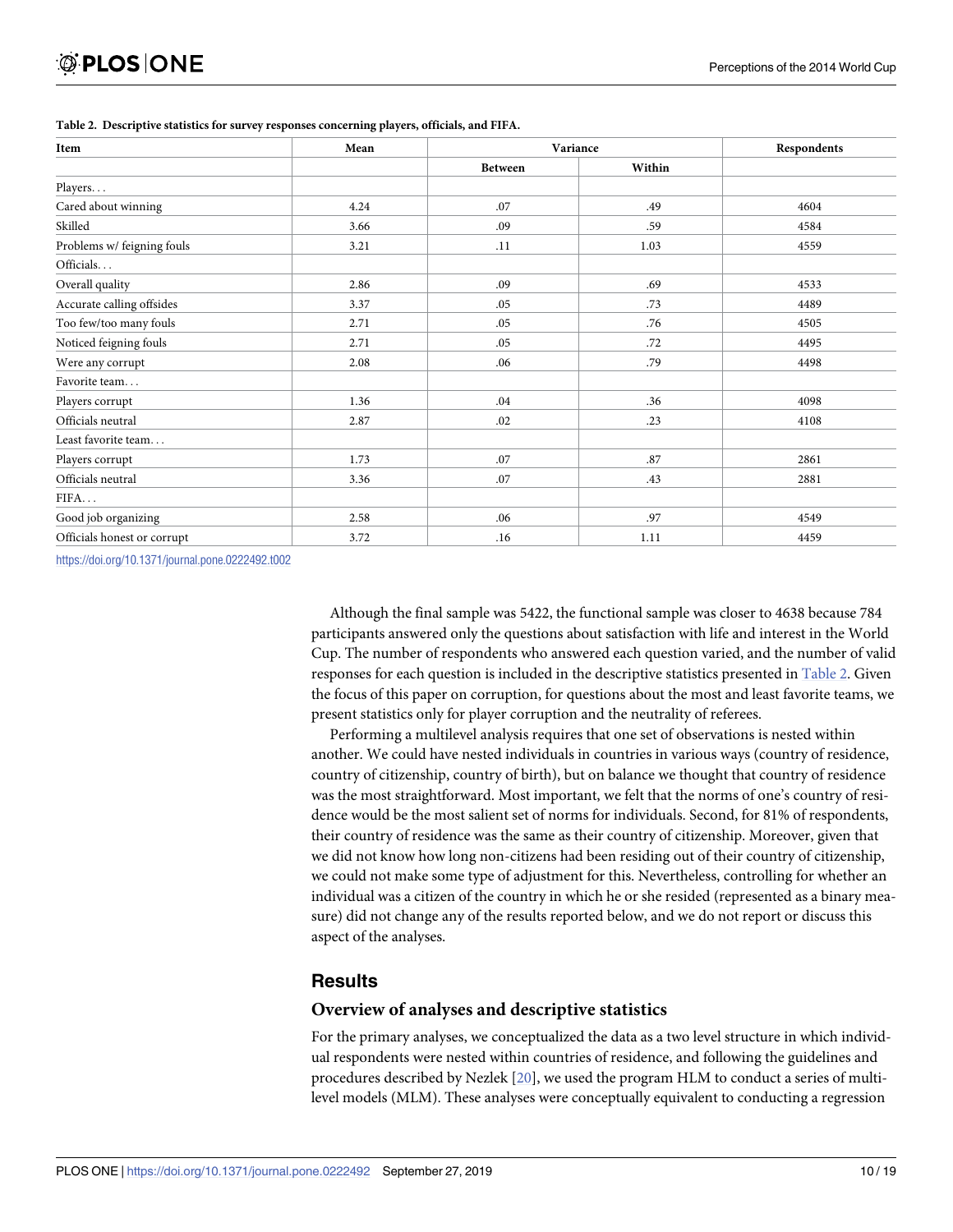analysis for each country and then using the coefficients estimated in these analyses as dependent measures at the next level of analysis.

The first analyses were null models, i.e., no predictors at either level of analysis. These models provided the basic multilevel summary statistics: the estimated mean, the variances at each level of analysis, and the number of valid observations for each measure. These summary statistics also provided a context for evaluating the analyses that focus on the primary hypothesis. Perceptions of FIFA need to be understood within the context of participants' overall evaluation of the Cup and of their lives in general. For example, did people see the players and officials in a positive light? If FIFA is seen negatively whereas other aspects of the Cup are seen positively this would suggest that evaluations of FIFA are distinct from evaluations of other aspects of the Cup. In turn, this would suggest that evaluations of FIFA do not simply reflect the operation of some global good-bad evaluative mechanism.

These null models are given below. There were *i* people nested within *j* countries. The within-country (level 1) variance is the variance of  $r_{ii}$ , and the between-country (level 2) variance is the variance of  $u_{0i}$ .

Within-country :  $y_{ii} = \beta_{0i} + r_{ii}$ 

Between-country :  $\beta_{0i} = \gamma_{00} + u_{0i}$ 

The results of these analyses are summarized in [Table](#page-9-0) 2. As can be seen from the variance estimates in the table, the majority of the variance for each of these measures is at the withincountry level, i.e., across individuals. Although means for countries did vary (the column labelled "Between"), individuals within a country varied more from one another than countries varied from one another.

#### **Overall evaluations of players and match officials**

Generally speaking, as can be seen from the means presented in [Table](#page-9-0) 2, the results of these analyses suggested that participants had more positive opinions of the players and the officials than they had of FIFA. In some instances, the distributions of the ratings of the players and the officials were the mirror images of the distributions of the ratings of FIFA. Such differences suggest that participants' evaluations of FIFA as an organization were distinct from their evaluations of other aspects of the Cup.

In terms of the players, on average, respondents thought that the players were strongly motivated to win and that they were skilled. Respondents also thought that feigning fouls was a problem. Nearly three-quarters of respondents (3359 out of 4559) thought that feigning a foul was a problem (i.e., selected a response of 3 or higher with 3 labeled "a problem").

Perceptions of the referees were also generally positive. The mean rating of the quality of referees, 2.87, was just below the midpoint of the scale (3), which was labeled acceptable. Although this was significantly less than the midpoint ( $p < .05$ ), the absolute difference was small, and approximately three-quarters of respondents (75.8%) selected option 3, 4, or 5, representing a rating of acceptable or better. In terms of corruption, respondents thought that the referees were generally honest. The mean was 2.08 on a scale with a midpoint of 3 labeled "some were corrupt." This mean rating was significantly less than the midpoint  $(t = 18.4, p <$ .0001). It is worth noting that of the 4498 people who answered this questions, 1535 (34.1%) selected option 1 labeled "no referees were corrupt," and 1747 (38.8%) selected option 2. Although these may not be glowing evaluations, taken together, they suggest that respondents were generally satisfied with the quality of the officiating. Less generously, one could conclude that respondents were not dissatisfied.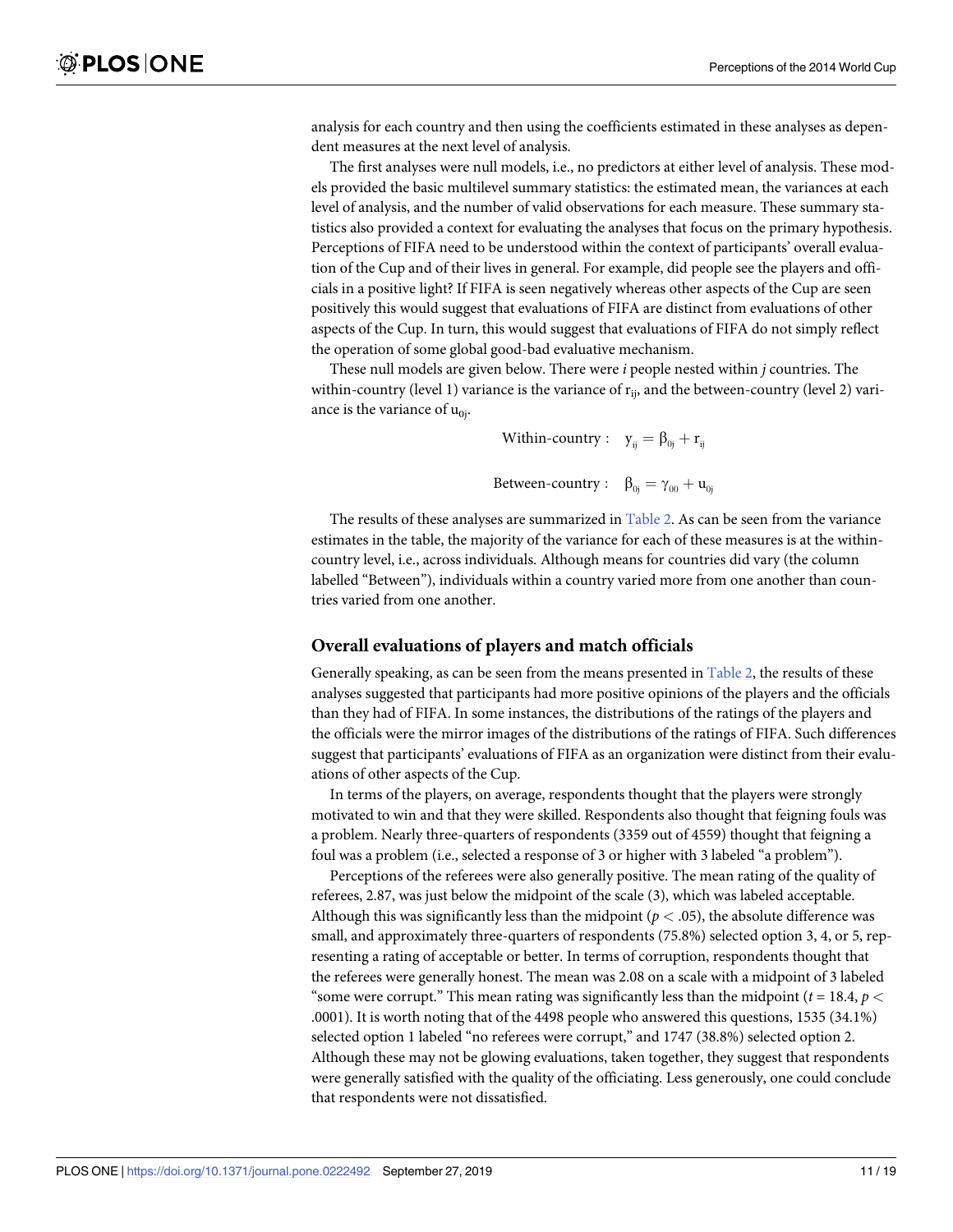<span id="page-11-0"></span>Although we did not ask a question about corruption among players overall, we did ask questions about corruption of players on respondents' favorite and least favorite teams. Of the 4098 respondents who answered this question, 3103 (76%) reported that no players were corrupt on their favorite team, and only 5% selected response option 3, 4, or 5 ( $3 =$  some were corrupt, 5 = almost all were). As might be expected, respondents' opinions about the corruption of their least favorite team were not as positive. Of the 2861 respondents who answered this question, just over half (1550, 54%) thought that no players were corrupt on their least favorite team, and 19% selected response option 3, 4, or 5.

We also asked respondents whether they thought the referees were biased toward or against their favorite and least favorite teams. Respondents generally felt their favorites deserve better treatment: they did perceive a slight bias of the officials against the respondent's own favorite team, a mean of 2.87, which was just below the scale midpoint of 3 (neutral); however, this bias was smaller than the perceived bias of referees in favor of their least favorite team (3.36,  $t = 5.75, p < .001$ ).

## **Overall perceptions of FIFA**

Perceptions of FIFA were not as positive as perceptions of referee and players. In terms of FIFA's competence in organizing the Cup, respondents felt that FIFA did slightly less than an acceptable job, a mean of 2.60 on a scale with a midpoint of 3 labeled acceptable. Just under half of the 4549 respondents (2036, 44.8%) selected either option 1 or 2 (less than acceptable). Respondents also did not view FIFA positively in terms of corruption. On a scale with a midpoint labeled "neither honest nor corrupt" and an endpoint labeled "generally corrupt" the mean response was 3.73. It is worth noting that out of the 4559 people who answered this question, only 570 (12.6%) selected 1 or 2, the scale points associated with some degree of honesty. 2744 respondents (60.2%) selected 4 or 5, the scale points associated with some degree of corruption–over 30% (1446) selected the maximum 5, which was labeled generally corrupt, and 1242 selected scale point 3, labeled "neither corrupt nor honest". Although the response scales were different, ratings of corruption for FIFA were almost the mirror image of ratings of corruption for referees.

# **Relationships between perceptions of corruption and country level corruption**

We examined relationships between perceptions of corruption in football and country level corruption using a series of MLM analyses. The basic model we used is below, and the statistical significance of the relationship between WB13 and the level 1 outcome in the model was estimated by significance of the  $\gamma_{01}$ (WB13) coefficient. Keep in mind that higher scores on the WB13 measures indicate more lawfulness, i.e., less corruption. Also, this measure was standardized within the final sample of 29 countries. The results of these analyses are summarized in [Table](#page-12-0) 3.

Level 1 : 
$$
y_{ij} = \beta_{0j} + r_{ij}
$$

Level 2 : 
$$
\beta_{0j} = \gamma_{00} + \gamma_{01} (WB13) + u_{0j}
$$

First, we examined relationships between WB13 and perceptions of the honesty/corruption of FIFA officials, and these analyses found a significant relationship between these two measures. Given the nature of the measures, this coefficient of .17 can be interpreted as follows: For every 1 unit increase in WB13 (and because the *SD* of WB13 was 1.0, this means for every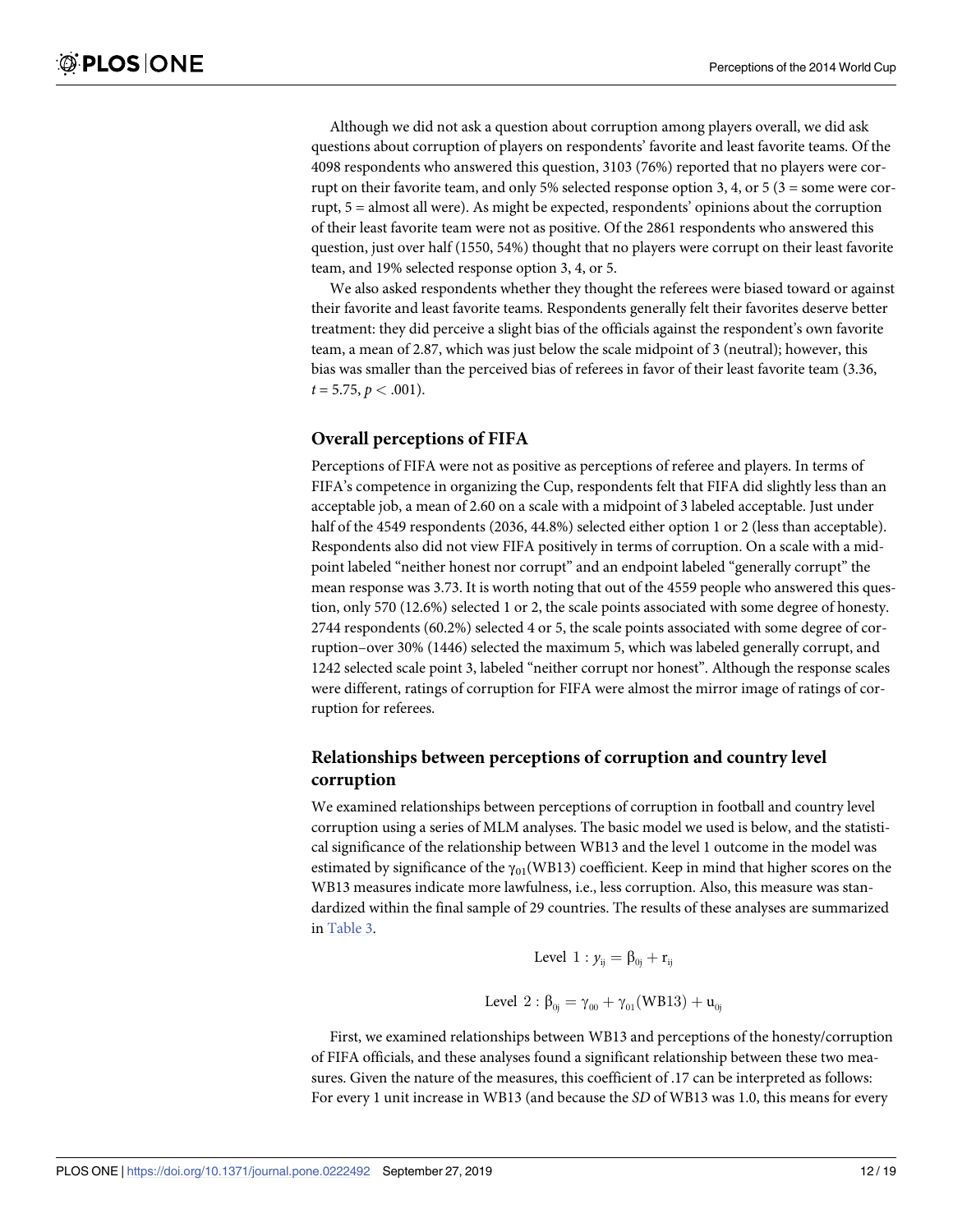|                                          | Coefficient | t-ratio  | p-level |
|------------------------------------------|-------------|----------|---------|
| FIFA corruption                          | .17         | 2.38     | .024    |
| FIFA organization                        | $-.13$      | 2.93     | .007    |
| Interest in World Cup                    | .12         | $\leq 1$ | ns      |
| Referees' quality (competence)           | .14         | 2.02     | .054    |
| Corruption referees                      | .00         | $\leq 1$ | ns      |
| Referees' neutrality favorite team       | $-.02$      | $\leq 1$ | ns      |
| Referees' neutrality least favorite team | .00         | $\leq 1$ | ns      |
| Corruption favorite team                 | $-.04$      | 1.16     | .258    |
| Corruption least favorite team           | $-.04$      | $\leq 1$ | ns      |

<span id="page-12-0"></span>**[Table](#page-11-0) 3. Relationships between country level corruption (WB13) and perceptions of FIFA and the World Cup.**

<https://doi.org/10.1371/journal.pone.0222492.t003>

1 *SD* increase), perceptions of FIFA corruptness went up .17. Keep in mind that the WB13 measure is scored so that higher numbers represent greater rule of law, lower corruption, and so forth. The mean score for the measure of the honesty/corruptness of FIFA officials was 3.73, well above the scale midpoint of 3.0 ( $t = 8.88$ ,  $p < .001$ ). Given that the scale midpoint was labeled "neither honest nor corrupt," and that scores above the midpoint were associated with varying degrees of corruption, this meant that countries varied in terms of how corrupt (on average) their residents thought FIFA officials were. We should note that no country had a mean score on this variable below 3.0. Following a procedure described by Nezlek [[21](#page-18-0)], the estimated correlation between mean FIFA scores for a country and WB13 was .38.

A similar analysis of how competent FIFA was in organizing the Cup found a negative relationship between WB13 and perceptions of FIFA's competence. People who lived in countries with greater rule of law (less corruption) saw FIFA as less competent than individuals who lived in countries with weaker rule of law (more corruption). Such a relationship is consistent with the positive relationship between societal corruption and perceptions of corruption in FIFA. Residents of less corrupt countries evaluated FIFA more negatively (more corrupt and less competent) than residents of more corrupt countries. The analysis of the relationship between WB13 and how interested respondents were in the World Cup found a non-significant relationship.

A similar set of analyses of referees' competence (quality) found a positive relationship between WB13 scores and perceptions of the general competence of referees. People who lived in countries with less corruption saw referees as more competent than individuals who lived in countries with more corruption. Note that this is the reverse relationship than was found between WB13 scores and perceptions of FIFA's competence. Unlike the results of the analyses of corruption in FIFA, we did not find a significant relationship between WB13 scores and perceptions of how corrupt referees were. There were also no significant relationships between WB13 scores and perceived neutrality of referees toward one's favorite team or toward one's least favorite team, and there were no significant relationships between WB13 scores and perceived corruption of players on one's favorite team or on one's least favorite team.

# **Controlling relationships between country-level corruption and perceptions of corruption in FIFA for individual differences in other measures**

We measured a variety of individual differences (background, perceptions of officials and teams) for three reasons. One was to provide a context to evaluate our primary findings. This context was provided by the descriptive statistics presented previously. For example, FIFA was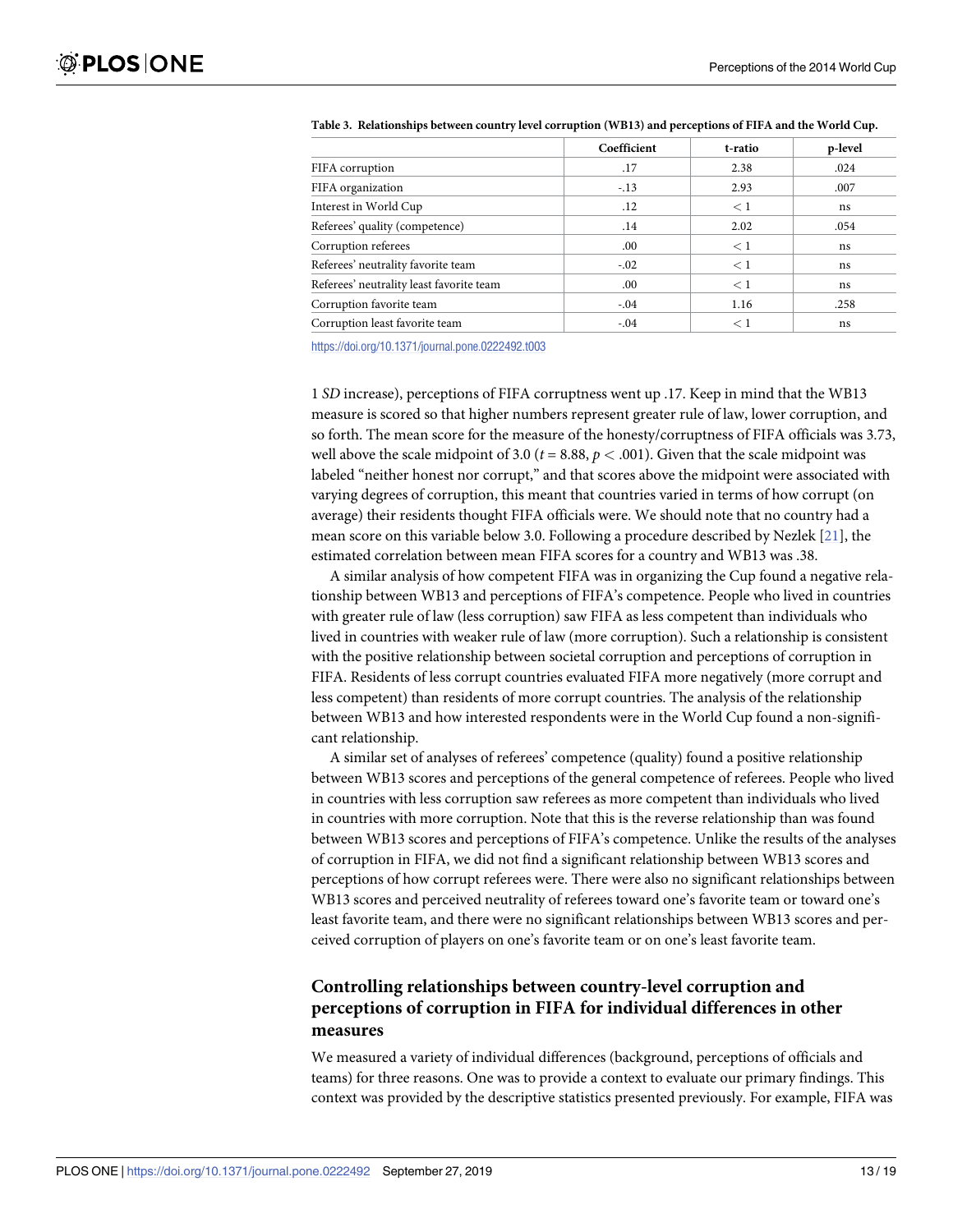generally viewed as corrupt, whereas referees were not. Second, we collected these additional measures to provide a basis examining, on an exploratory basis, relationships between perceptions of corruption in FIFA and these other measures. Given the lack of quantitative research on perceptions of corruption in FIFA, we thought describing such relationships would be valuable. Third, and most relevant to the primary focus of this article, we wanted to control for the possibility that relationships between perceptions of corruption in FIFA and country-level perception did not reflect these relationships per se but reflected relationships between perceptions of corruption in FIFA and some type of more general negative evaluation (e.g., dissatisfaction with life, perceptions of corruption among referees).

Relationships between perceptions of corruption in FIFA and other individual differences were examined with the following model. The predictor (e.g., satisfaction with life) was entered group mean centered with a random error term. Significance tests were done at level 2 (between country). Was  $\gamma_{10}$ , the coefficient representing the mean slope between perceptions of corruption in FIFA and a predictor, significantly different from 0?:

Within-country :  $y_{ij} = \beta_{0j} + \beta_{1j}$ (Predictor) +  $r_{ij}$ 

Between-country :  $\beta_{0j} = \gamma_{00} + u_{0j}$  $\beta_{1i} = \gamma_{10} + u_{1i}$ 

A separate analysis was done for the following predictors: satisfaction with life, interest in the World Cup, perceptions of FIFA's competence in organizing the World Cup, perceptions of corruption among officials, perceptions of referees' competence and neutrality, and perceptions of corruption among players on respondents' favorite and least favorite teams. The results of these analyses are presented in Table 4.

As can be seen from the coefficients in Table 4, with the exception of perceptions of corruption among players on the least favorite team, each of these individual differences was significantly related to perceptions of corruption in FIFA. Life satisfaction and perceptions of FIFA's organization of the World Cup were negatively related to perceptions of corruption in FIFA, whereas interest in the World Cup and perception of corruption among officials and players on the favorite team were positively related to perceptions of corruption in FIFA.

As stated previously, we collected these additional measures to control for the possibility that relationships between perceptions of corruption in FIFA and country level corruption (WB13) reflected relationships between country level corruption and other measures. For most measures, this possibility was precluded by the fact that relationships between these

|           | Table 4. Individual level relationships between perceptions of corruption in FIFA and other individual difference |  |
|-----------|-------------------------------------------------------------------------------------------------------------------|--|
| measures. |                                                                                                                   |  |

|                                          | Coefficient | t-ratio  | p-level |
|------------------------------------------|-------------|----------|---------|
| Satisfaction with life                   | $-0.04$     | 3.23     | .003    |
| Interest in World Cup                    | 0.56        | 2.62     | .014    |
| FIFA organization                        | $-0.44$     | $-12.51$ | .0001   |
| Referees' quality (competence)           | $-.23$      | 9.30     | .054    |
| Corruption referees                      | .24         | 12.87    | .0001   |
| Referees' neutrality favorite team       | $-.16$      | 3.87     | .001    |
| Referees' neutrality least favorite team | .24         | 6.70     | .0001   |
| Corruption favorite team                 | .10         | 2.42     | .015    |
| Corruption least favorite team           | .04         | 1.11     | ns      |

<https://doi.org/10.1371/journal.pone.0222492.t004>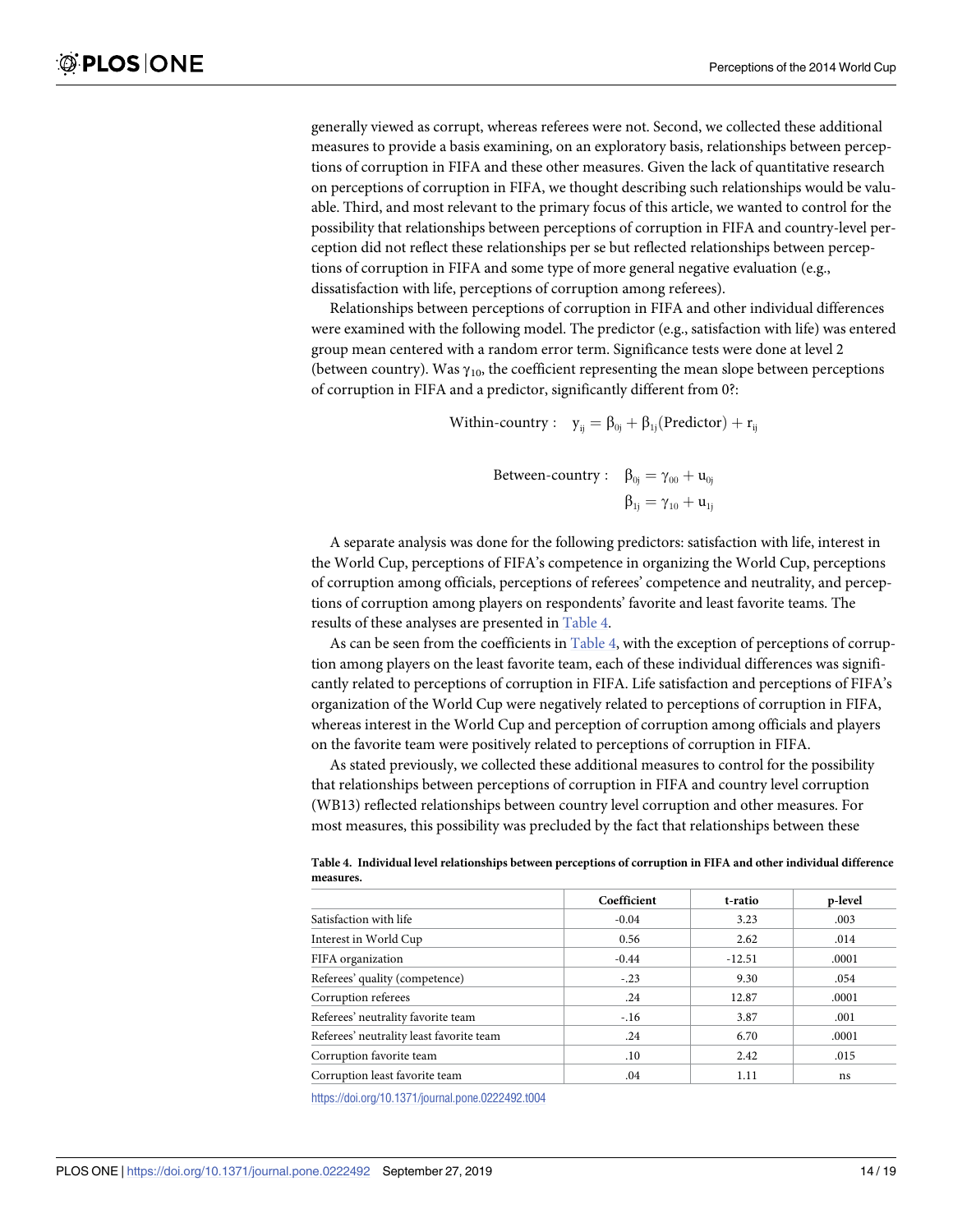measures and country level corruption were not significant. For the two measures for which this relationship was significant (FIFA organization and referees' competence), we conducted analyses that controlled ratings of corruption in FIFA for individual differences in these two predictors. This was done by entering these variables as grand-mean centered level 1 predictors (separate analyses for each predictor). Grand-mean centering a level 1 predictor adjusts the intercept for level 2 differences in a predictor [[21](#page-18-0)].

For referees' competence, the resulting coefficient representing the relationship between the adjusted ratings was .20, which was functionally equivalent to the coefficient from the zero order coefficient between WB13 and perceptions of corruption (.17). When controlling for individual differences in perceptions of FIFA competence, the coefficient between WB13 and perceived corruption in FIFA became non-significant although it remained positive ( $\gamma_{01} = .10$ ,  $t = 1.58$ ,  $p = .12$ ). Similarly, when controlling for individual differences in perceptions of FIFA corruption, the coefficient between WB13 and perceived competence of FIFA became non-significant although it remained negative ( $γ_{01} = -.05$ ,  $t = 1.27$ ,  $p = .21$ ).

The estimated correlation between perceptions of FIFA corruption and competence was -.45. This suggests that these measures could be considered to be observed measures of a broader latent construct of "FIFA goodness." This would not invalidate the observed relationship between WB13 and perceptions of corruption in FIFA; rather, it would suggest that this relationship is part of a broader set of relationships between WB13 and evaluations of FIFA. The fact that perceptions of FIFA organization were not prepotent compared to perceptions of corruption (if anything, changes in the size of coefficients suggests that perceptions of corruption were prepotent), means that perceptions of organization cannot be said to account for relationships between WB13 and perceptions of corruption.

#### **Additional analyses excluding Germany and the United States**

Almost half of our respondents were from Germany and the US, which raises questions about the extent which our results were dominated by relationships in those countries. To address this issue we conducted all the analyses described above on a data set that did not include Germany and the US– 27 countries with about 2500 respondents for most questions. These analyses produced results that were functionally indistinguishable from the results previously reported. For example, in the original analyses that included Germany and the US the mean rating for corruption in FIFA was 3.717, and the coefficient between WB13 and perceptions of corruption in FIFA was .174. When Germany and the US were excluded, the mean rating was 3.709, and the WB13 coefficient was .171 ( $t = 2.23$ ,  $p = .035$ ). Differences between the two samples in the coefficients from other analyses were similarly unimportant.

# **Discussion**

Countries vary as to rule of law, corruption, effective government, political stability, and governmental regulation. In our sample, these factors were highly correlated, so we combined them into one measure of lawful trustworthiness/corruption. In our sample, citizens living in countries high on lawful trustworthiness (or low on corruption) perceived more corruption in FIFA than citizens living in less lawful and trustworthy societies. These results went against the assimilation hypothesis, which held that living amid corruption would intensify one's perception of corruption elsewhere. Instead, the findings fit the contrast pattern.

The link between societal corruption and perceiving corruption in FIFA does not mean that people in non-corrupt societies see everyone as more corrupt. There was no relationship between the country's corruption index (WB13) and perceiving referees or players as corrupt. These non-findings also speak against an assimilation process, which would have led people in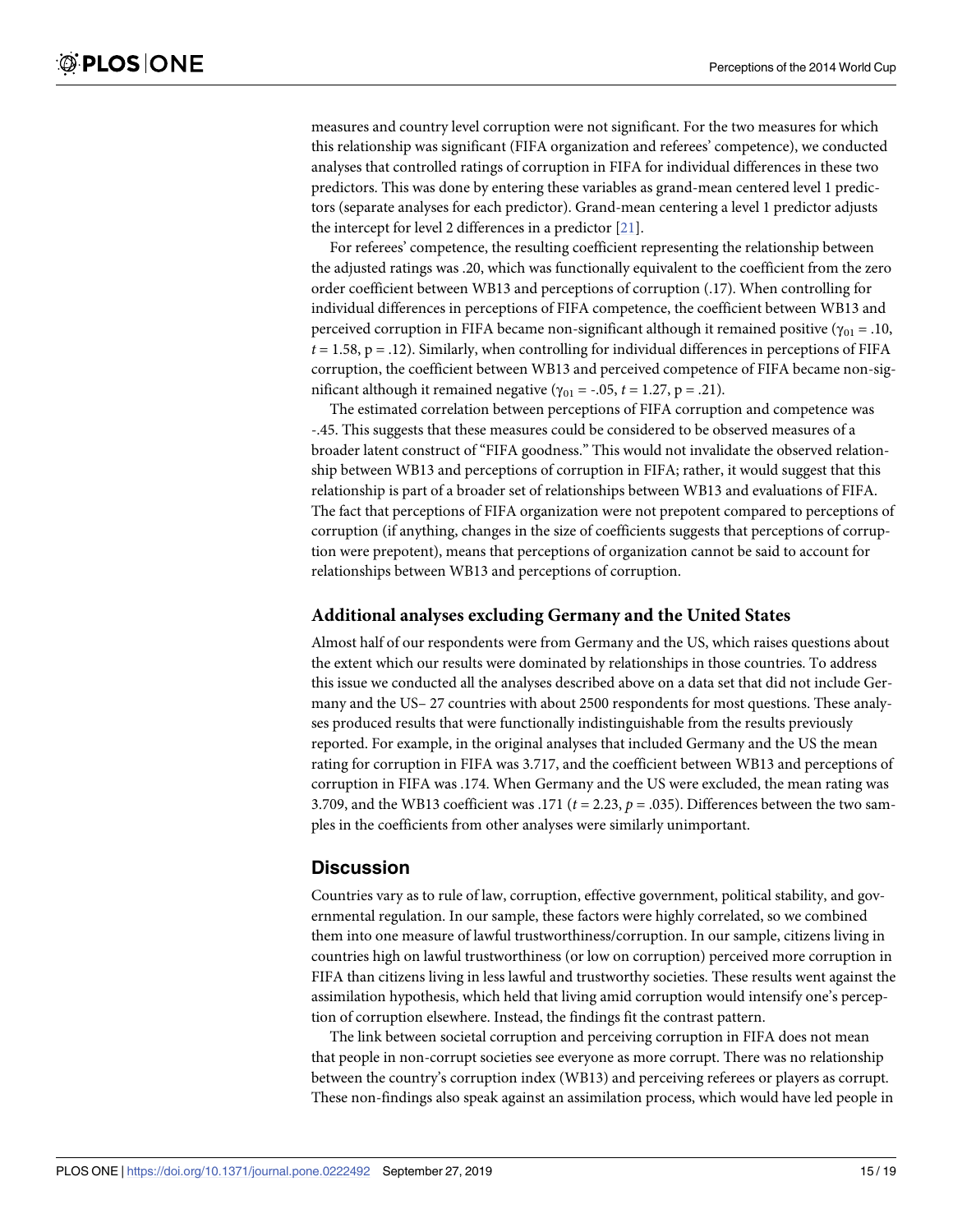corrupt societies to shrug and assume corruption is everywhere. Moreover, overall, participants perceived FIFA as corrupt; they did not see the players or referees as corrupt.

The specificity of perceived corruption (associated with FIFA but not with players or match referees) is consistent with what the media reports had begun to indicate at the time the Cup was held and with what subsequent investigations would establish. Why, then, were the ratings of FIFA's corruption higher in less corrupt than in more corrupt countries? Establishing the causal process is beyond the scope of our data, but we can speculate. Contrast effects are based on comparison, in this case presumably comparison with everyday life. People in societies that are low on our WB13 measure may be accustomed to assuming widespread fairness and transparency and may regard something like bribery over hosting a football tournament as shockingly outside the norm—whereas people who experience corruption, lawlessness, and abuses of power on a more regular basis may regard such bribery as relatively minor and inconsequential, just part of doing business in everyday life.

People living in countries with low trust, poor rule of law, and ineffective government did not perceive FIFA as incompetent as people living in countries with higher trust, stronger rule of law, and more effective government. The competence findings thus parallel the corruption findings. People in well-run countries rated FIFA as both corrupt and incompetent. People in less well-run countries rated FIFA less negatively on both dimensions. Again, this seems best explained by assuming that people who live with serious problems of government corruption and incompetence may be less shocked by football-related shenanigans, which after all do not have much practical impact on people's lives, as compared to people who generally expect clean and effective government.

In contrast to the country level relationships between perceptions of FIFA officials and our WB13 measure, we did not find significant country-level relationships between our WB13 measure and ratings of corruption among referees, but perhaps this is not surprising: FIFA officials operate in secret, whereas game referees operate on worldwide television, and so referees' misdeeds (corruption) might be more difficult to hide. Therefore, it is perhaps reasonable for fans to assume that referees were generally honest and fair. The WB13 ratings were related to the perceived competence of referees (the quality measure), with residents in more corrupt and dysfunctional countries rating referees as less competent than residents in countries with more effective government. That was the closest to any sort of country-level assimilation effect we found.

Although mean ratings of corruption among players indicated that in general, respondents did not think the players were corrupt, there was some acknowledgement that feigning fouls was a problem. Fan bias was readily evident however in that participants gave high marks for honesty to their favorite team but they gave low marks to players on the team they most disliked in terms of corruption. Fan bias was also evident in ratings of referee bias. Consistent with the findings of Hastorf and Cantril [\[9](#page-17-0)], fans seemed to think their own team was more virtuous and their opponents less virtuous than what the referee called. They thought the referee was slightly although significantly biased against their favorite team (2.87, where 3.0 was the neutral midpoint representing impartial fairness). They thought the referees were biased in favor of the team they disliked most, and the affirmation of this bias was significantly larger than the bias against their favorite team (3.36 is significantly farther than 2.87 from the 3.0 midpoint).

It also possible that assuming referees are biased in these ways helps fans rationalize the success of teams they dislike: Despised teams advance in the tournament not by playing well but because referees allow them to get away with unfair tactics. This perception was stronger among people with low vs. high life satisfaction. Meanwhile, thinking the referee was biased against one's favorite team helps explain either why one's team lost or how particularly good the team needed to be to win despite biased officiating.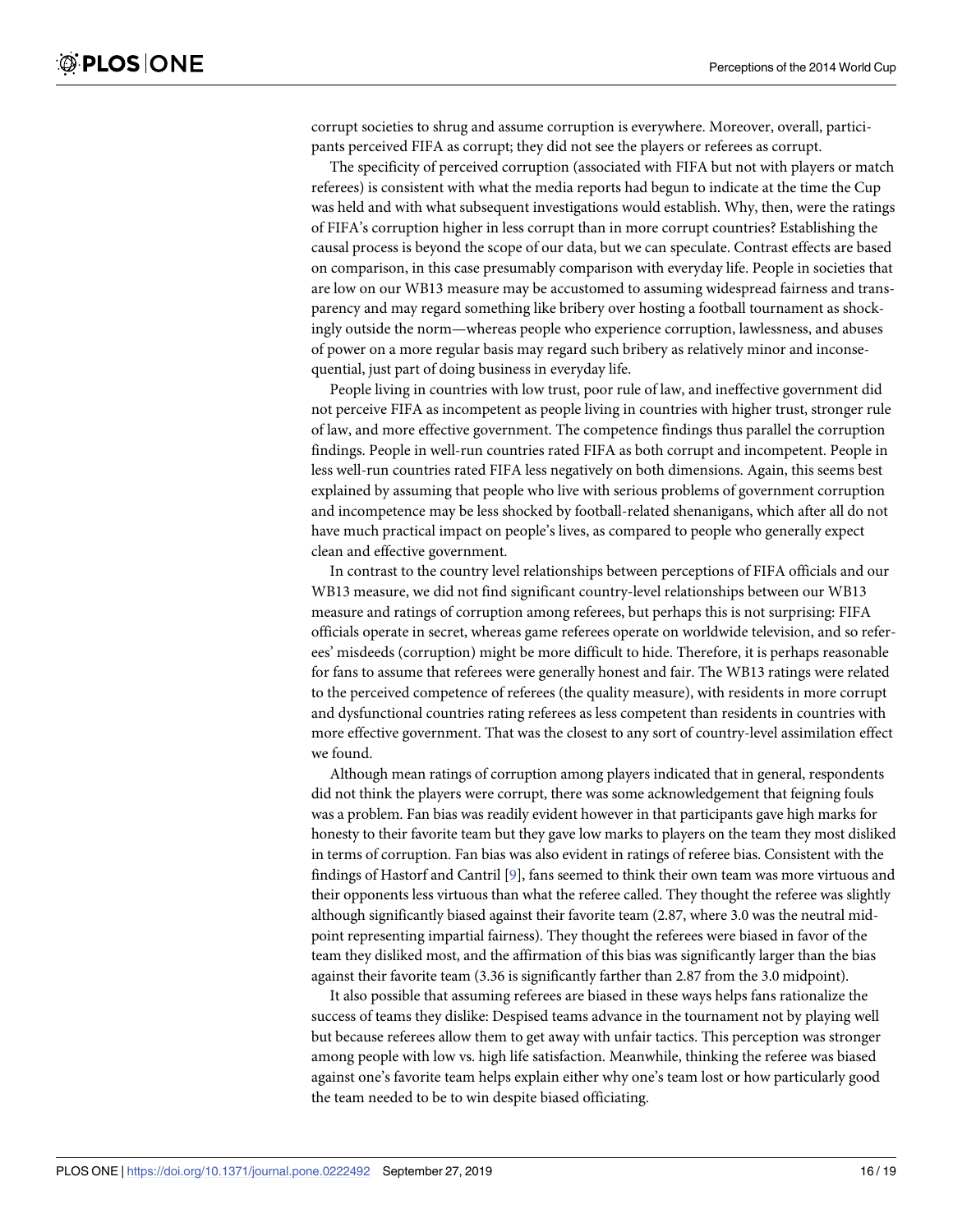## <span id="page-16-0"></span>**Individual level relationships**

As noted by Nezlek [\[20\]](#page-18-0) relationships at different levels of analysis are mathematically independent, and so it is important to discuss our results at the individual-level of analysis. We found more support for assimilation processes at the individual-level of analysis than at the country-level. We found negative individual-level relationships between life satisfaction and perceptions of corruption in FIFA and among referees. These results suggest that how satisfied people are with their lives influences their perceptions of other entities including institutions. If someone's life is going well, he or she is more likely to see things in a positive light than if his or her life is not going well. Given the breadth of our measure of life satisfaction we cannot know what specific factors might be responsible for such relationships, but the possibility that life satisfaction is influenced by or influences perceptions of institutions seems plausible and worthy of future study. The positive relationships between perceptions of corruption in FIFA and corruption among the players on one's favorite team and between perceptions of corruption in FIFA and corruption among referees is also consistent with assimilation processes.

Noting this, such assimilation would need to operate at a different level of analysis than assimilation processes that might exist at a societal level. For example, perceptions of corruption among referees and corruption among players on one's favorite team were not significantly related to the WB13 measure. When making judgments about referee and player corruption a "local" frame of reference may have been more influential than the more macro frame of reference that may have been more influential when making judgments about FIFA. If so, this would result in greater assimilation. In contrast, relationships between our WB13 measure and perceptions of corruption in FIFA clearly suggested a contrast process.

Our results suggest that assimilation processes existed at the individual level, while at the same time, contrast processes existed at the societal level. To our knowledge, previous research has not examined the possibility that assimilation processes occur at one level of analysis while at the same time contrast processes occur at another. Answering such questions will require research that is designed to do so.

## **Limitations and conclusions**

Clearly, the generalizability of the present results is limited by the nature of the sample. We did not obtain a stratified random sample in each country, and so we cannot be certain how representative our respondents were of football fans in their respective countries. We are unware of how self-selective motives of respondents might have compromised the validity of out conclusions, but they may have. Similarly, we cannot be certain if our results would have changed if more countries had been included. Despite these shortcomings, we believe that the present results contribute meaningfully to our understanding of perceptions of corruption of international sporting events as the World Cup and the Olympics.

Moreover, perceptions of such events can be important to understanding the in/out group processes that they can engender. Competitors in such international competitions must be citizens of the countries they represent, and national teams can carry the dreams and hopes of their nations. Competitions between national teams can be "good-spirited" and can "bring out the best in us," or they can be "mean-spirited" and serve as opportunities to revisit ethnic and cultural conflicts. Although FIFA, as an organization, has been quite active in trying to ensure that football matches represent the former and not the latter, such efforts may be undermined by the extent to which FIFA itself is viewed as corrupt. Moreover, recent events regarding the upcoming men's World Cup in Qatar [\[22\]](#page-18-0) suggest that corruption among officials remains a problem for FIFA.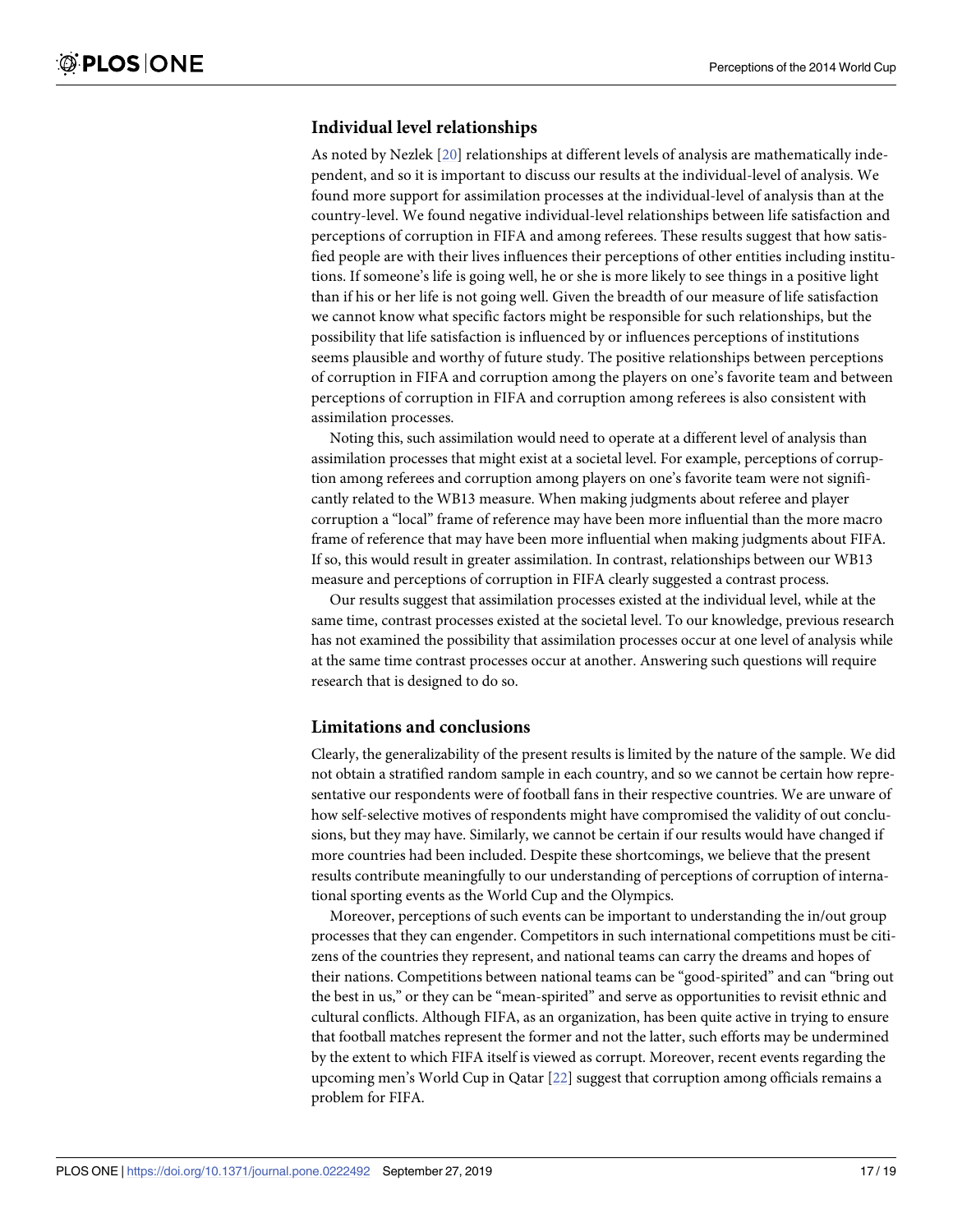# <span id="page-17-0"></span>**Author Contributions**

**Conceptualization:** John B. Nezlek, David B. Newman, Astrid Schütz, Paulo N. Lopes.

- **Data curation:** John B. Nezlek, David B. Newman, Astrid Schütz, Mohsen Joshanloo, Paulo N. Lopes, Nicholas P. Alt, Marzena Cypryańska, Marco Depietri, Oleg Gorbaniuk, Pascal Huguet, Konstantinos Kafetsios, Selda Koydemir, Peter Kuppens, Sanghee Park, Alvaro San Martin, Juliette Schaafsma, Dora Simunovic, Kunihiro Yokota.
- **Formal analysis:** John B. Nezlek, David B. Newman.
- **Investigation:** John B. Nezlek, David B. Newman, Paulo N. Lopes, Nicholas P. Alt, Marzena Cypryańska, Oleg Gorbaniuk, Pascal Huguet, Konstantinos Kafetsios, Selda Koydemir, Peter Kuppens, Juliette Schaafsma, Dora Simunovic, Kunihiro Yokota.
- **Methodology:** John B. Nezlek, David B. Newman, Joanna Schug, Marzena Cypryańska, Marco Depietri, Konstantinos Kafetsios, Selda Koydemir, Peter Kuppens, Sanghee Park, Alvaro San Martin, Juliette Schaafsma, Dora Simunovic, Kunihiro Yokota.
- **Project administration:** John B. Nezlek, David B. Newman.
- **Writing original draft:** John B. Nezlek, David B. Newman, Astrid Schütz, Roy F. Baumeister, Joanna Schug, Mohsen Joshanloo, Paulo N. Lopes, Nicholas P. Alt, Marzena Cypryańska, Marco Depietri, Oleg Gorbaniuk, Pascal Huguet, Konstantinos Kafetsios, Selda Koydemir, Peter Kuppens, Sanghee Park, Alvaro San Martin, Juliette Schaafsma, Dora Simunovic, Kunihiro Yokota.

## **References**

- **[1](#page-1-0).** Dimant E. & Tosato G. Causes and effects of corruption: What has the past decade's empirical research taught us? A survey. Journal of Economic Surveys 2017; 32:335–356
- **[2](#page-1-0).** Kaufmann, D., Kraay, A, & Mastruzzi, M. Worldwide Governance Indicators. 2014. [http://info.](http://info.worldbank.org/governance/wgi/index.aspx#home) [worldbank.org/governance/wgi/index.aspx#home](http://info.worldbank.org/governance/wgi/index.aspx#home)
- **[3](#page-1-0).** Sugden J. & Tomlinson A. Badfellas: FIFA Family at War. Mainstream: Edinburgh, Scotland; 2003.
- **[4](#page-1-0).** Sugden J. & Tomlinson A. Football, Corruption and Lies: Revisiting 'Badfellas', the book FIFA tried to ban. Routledge: Abingdon, UK; 2016.
- **[5](#page-1-0).** [https://www.nytimes.com/2014/12/18/sports/soccer/michael-j-garcia-resigns-as-fifa-prosecutor-in](https://www.nytimes.com/2014/12/18/sports/soccer/michael-j-garcia-resigns-as-fifa-prosecutor-in-protest.html)[protest.html](https://www.nytimes.com/2014/12/18/sports/soccer/michael-j-garcia-resigns-as-fifa-prosecutor-in-protest.html)
- **[6](#page-1-0).** <https://www.nytimes.com/2015/12/03/sports/fifa-scandal-arrests-in-switzerland.html>
- **[7](#page-1-0).** Simmons D. A. C., Urbina R., & Hempe E. Integrity Committee Report of Investigation. New York: The Confederation of North, Central American and Caribbean Association Football; 2013.
- **[8](#page-2-0).** <https://newsday.co.tt/2018/02/20/jack-warner-extradition-on-hold/>
- **[9](#page-2-0).** Hastorf A. H., & Cantril H. They saw a game; a case study. Journal of Abnormal and Social Psychology. 1954; 49:129–134.
- **[10](#page-2-0).** Bless H., & Schwarz N. Mental construal and the emergence of assimilation and contrast effects: The inclusion/exclusion model. Advances in Experimental Social Psychology. 2010; 42:319–374.
- **[11](#page-2-0).** Schimmack U., Diener E., & Oishi S. Life-satisfaction is a momentary judgment and a stable personality characteristic: The use of chronically accessible and stable sources. Journal of Personality. 2002; 70:345–384. <https://doi.org/10.1111/1467-6494.05008> PMID: [12049164](http://www.ncbi.nlm.nih.gov/pubmed/12049164)
- **[12](#page-2-0).** Schwarz N., & Strack F. Reports of subjective well-being: Judgmental processes and their methodological implications. In: Kahneman D., Diener E., and Schwarz N. editors. Well-being: The foundations of hedonic psychology. New York: Russell-Sage. 1999: pp. 61–84.
- **[13](#page-2-0).** Schwarz N., & Clore G. L. Mood, misattribution, and judgments of well-being: Informative and directive functions of affective states. Journal of Personality and Social Psychology, 1983; 45:513–523.
- **[14](#page-2-0).** Schwarz N., & Bless H. Mental construal processes: The inclusion/exclusion model. In: Stapel D. A. & Suls J. editors. Assimilation and contrast in social psychology. Philadelphia, PA: Psychology Press. 2007: pp. 119–141.